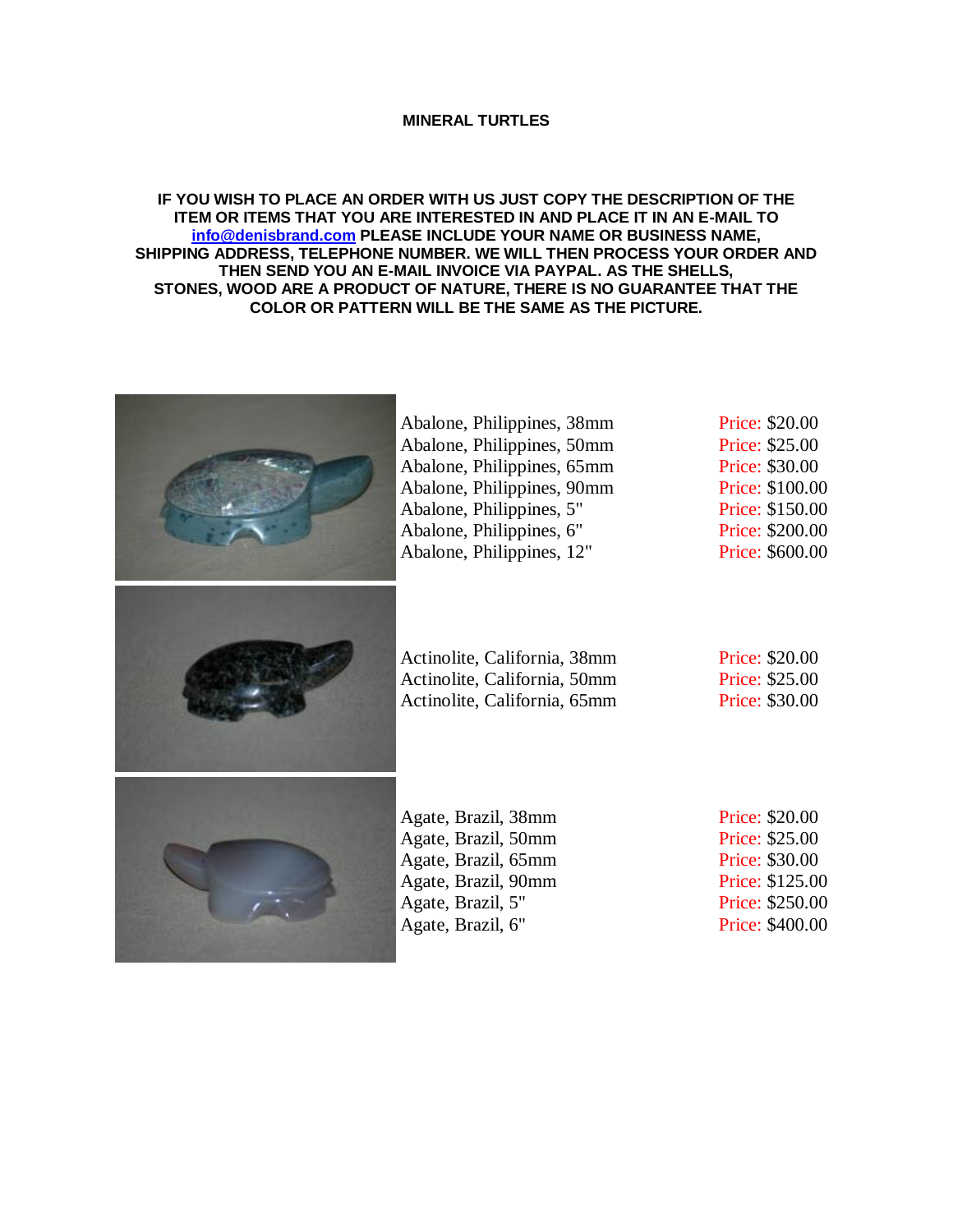| Alkali Feldspar, Philippines, 38mm<br>Alkali Feldspar, Philippines, 50mm<br>Alkali Feldspar, Philippines, 65mm<br>Alkali Feldspar, Philippines, 90mm<br>Alkali Feldspar, Philippines, 5"<br>Alkali Feldspar, Philippines, 6"                                                 | Price: \$20.00<br>Price: \$25.00<br><b>Price: \$30.00</b><br>Price: \$125.00<br>Price: \$250.00<br>Price: \$300.00 |
|------------------------------------------------------------------------------------------------------------------------------------------------------------------------------------------------------------------------------------------------------------------------------|--------------------------------------------------------------------------------------------------------------------|
| Alunite, Utah, 38mm<br>Alunite, Utah, 50mm<br>Alunite, Utah, 65mm<br>Alunite, Utah, 90mm<br>Alunite, Utah, 6"                                                                                                                                                                | Price: \$20.00<br>Price: \$25.00<br>Price: \$30.00<br>Price: \$125.00<br>Price: \$400.00                           |
| Aventurine, India, 38mm<br>Aventurine, India, 50mm<br>Aventurine, India, 65mm<br>Aventurine, India, 90mm<br>Aventurine, India, 5"<br>Aventurine, India, 6"                                                                                                                   | Price: \$20.00<br>Price: \$25.00<br>Price: \$30.00<br>Price: \$125.00<br>Price: \$250.00<br>Price: \$400.00        |
| Basalt, California, 38mm<br>Basalt, California, 50mm<br>Basalt, California, 65mm<br>Basalt, California, 90mm<br>Basalt, California, 5"<br>Basalt, California, 6"                                                                                                             | Price: \$20.00<br>Price: \$25.00<br>Price: \$30.00<br>Price: \$125.00<br>Price: \$250.00<br>Price: \$400.00        |
| Blacklip Mother Of Pearl, Philippines,<br>38mm<br>Blacklip Mother Of Pearl, Philippines,<br>50 <sub>mm</sub><br>Blacklip Mother Of Pearl, Philippines,<br>$65$ mm<br>Blacklip Mother Of Pearl, Philippines,<br>90 <sub>mm</sub><br>Blacklip Mother Of Pearl, Philippines, 6" | Price: \$20.00<br>Price: \$25.00<br>Price: \$30.00<br>Price: \$125.00<br>Price: \$250.00                           |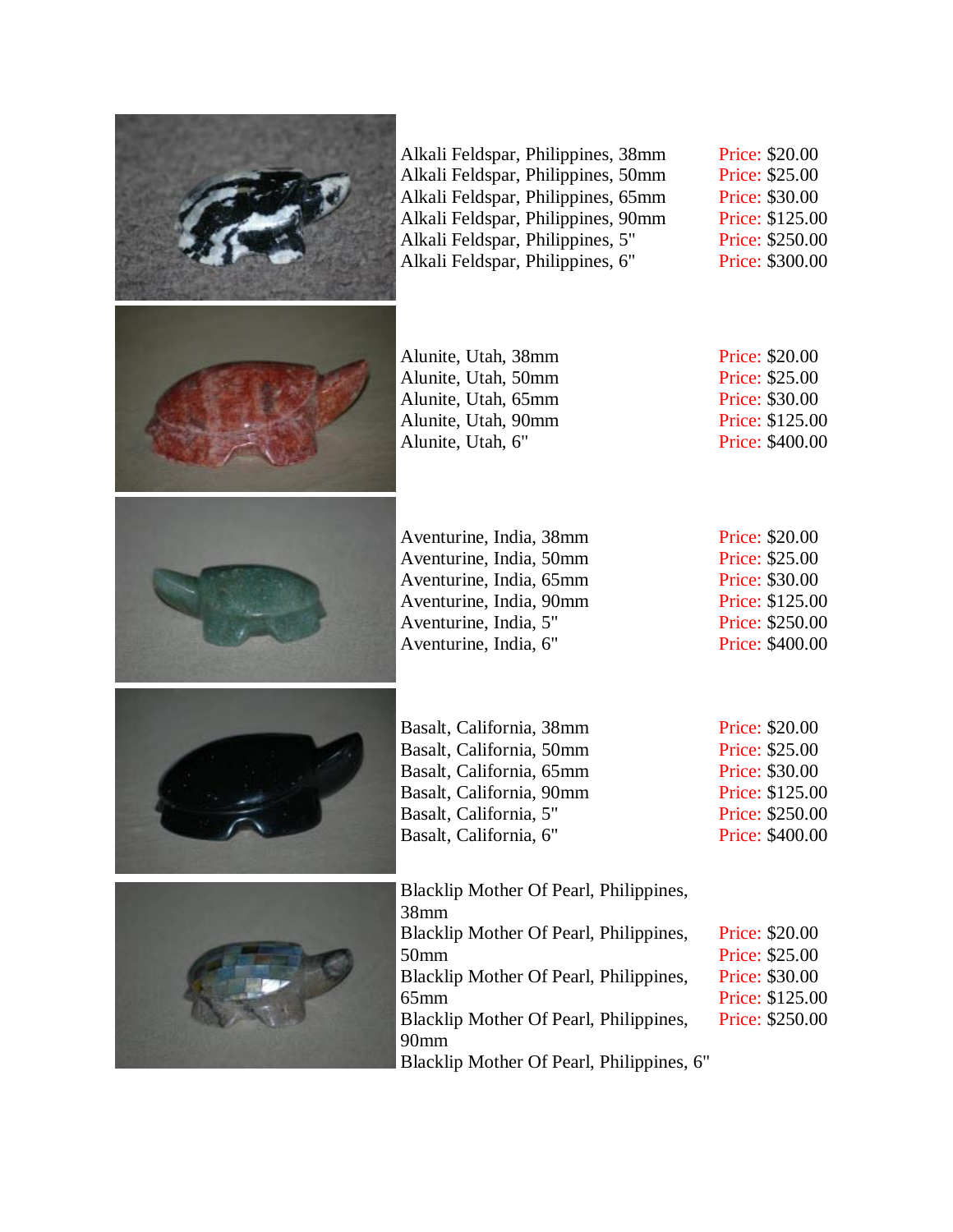

Price: \$20.00 Price: \$25.00 Price: \$30.00 Price: \$125.00 Price: \$250.00 Price: \$400.00

| Blue Lace Agate, South Africa, 38mm | Price: \$20.00        |
|-------------------------------------|-----------------------|
| Blue Lace Agate, South Africa, 50mm | Price: \$25.00        |
| Blue Lace Agate, South Africa, 65mm | <b>Price: \$30.00</b> |
| Blue Lace Agate, South Africa, 90mm | Price: \$125.00       |
| Blue Lace Agate, South Africa, 5"   | Price: \$250.00       |
| Blue Lace Agate, South Africa, 6"   | Price: \$500.00       |

| Brown Fossil, Philippines, 38mm |  |
|---------------------------------|--|
| Brown Fossil, Philippines, 65mm |  |
| Brown Fossil, Philippines, 90mm |  |

| Price: \$20.00  |
|-----------------|
| Price: \$30.00  |
| Price: \$125.00 |



Price: \$20.00 Price: \$25.00 Price: \$30.00 Price: \$100.00 Price: \$150.00 Price: \$250.00 Price: \$600.00



| Bruneau Jasper, Idaho, 38mm |  |
|-----------------------------|--|
| Bruneau Jasper, Idaho, 50mm |  |
| Bruneau Jasper, Idaho, 65mm |  |
| Bruneau Jasper, Idaho, 90mm |  |

Price: \$60.00 Price: \$90.00 Price: \$100.00 Price: \$400.00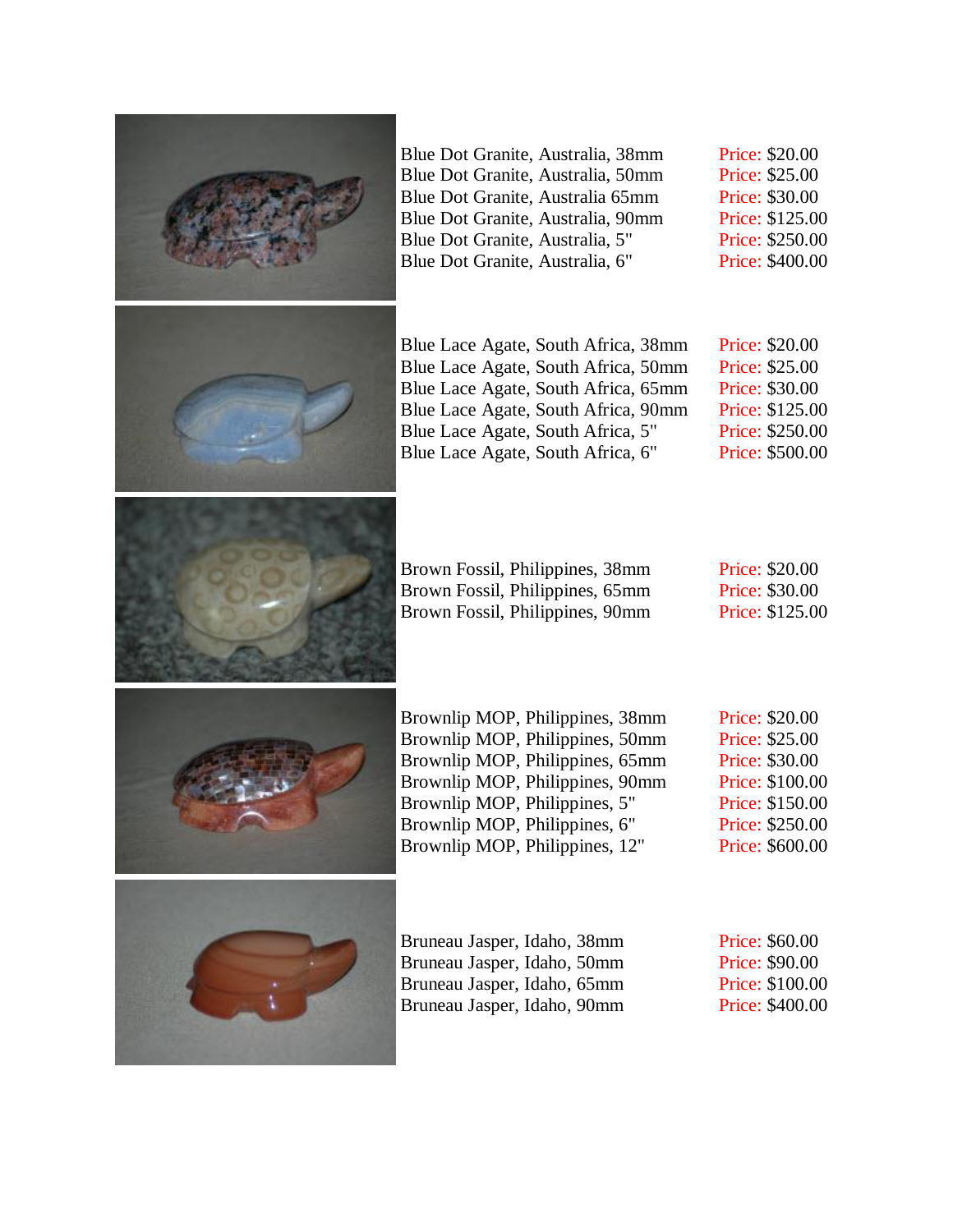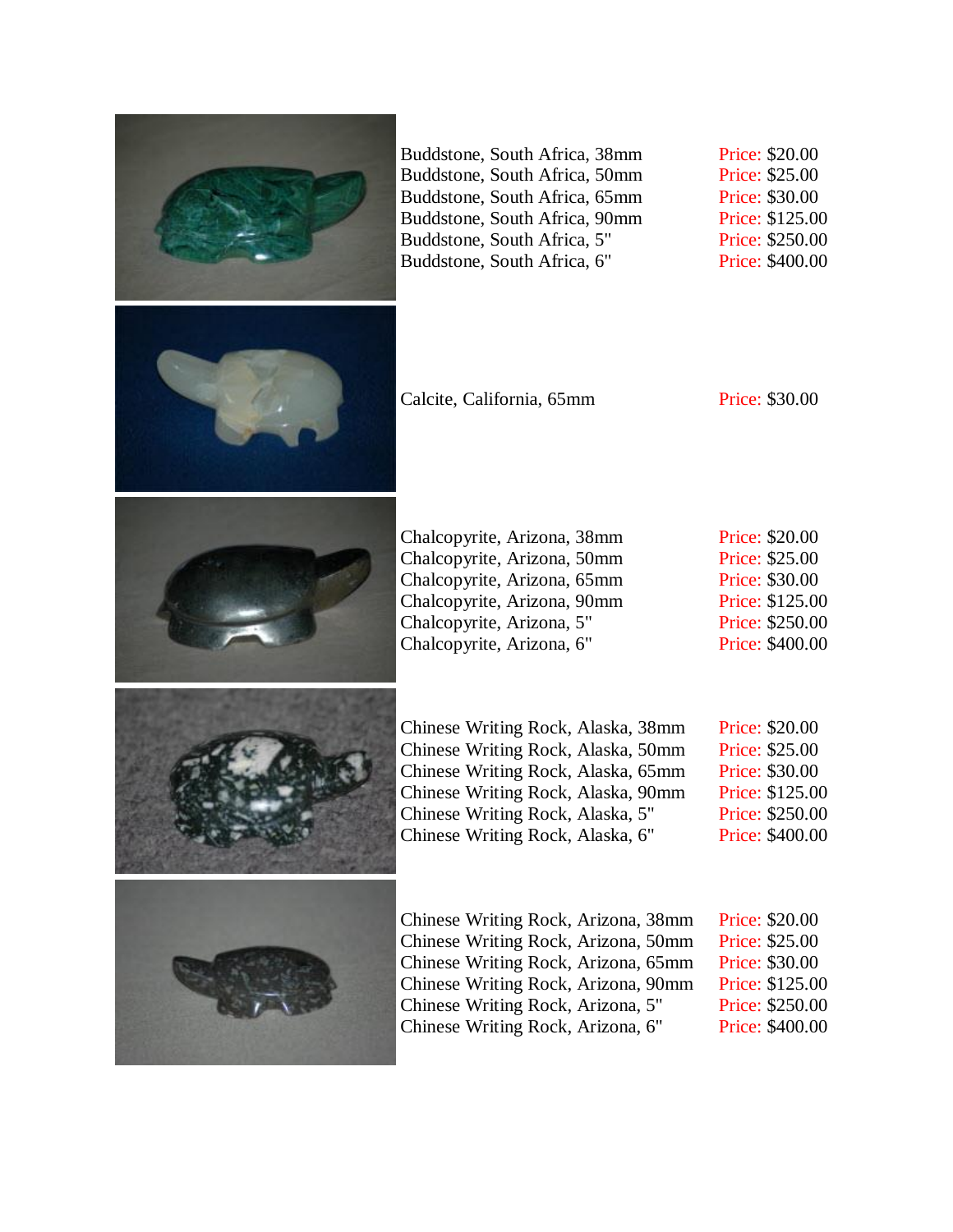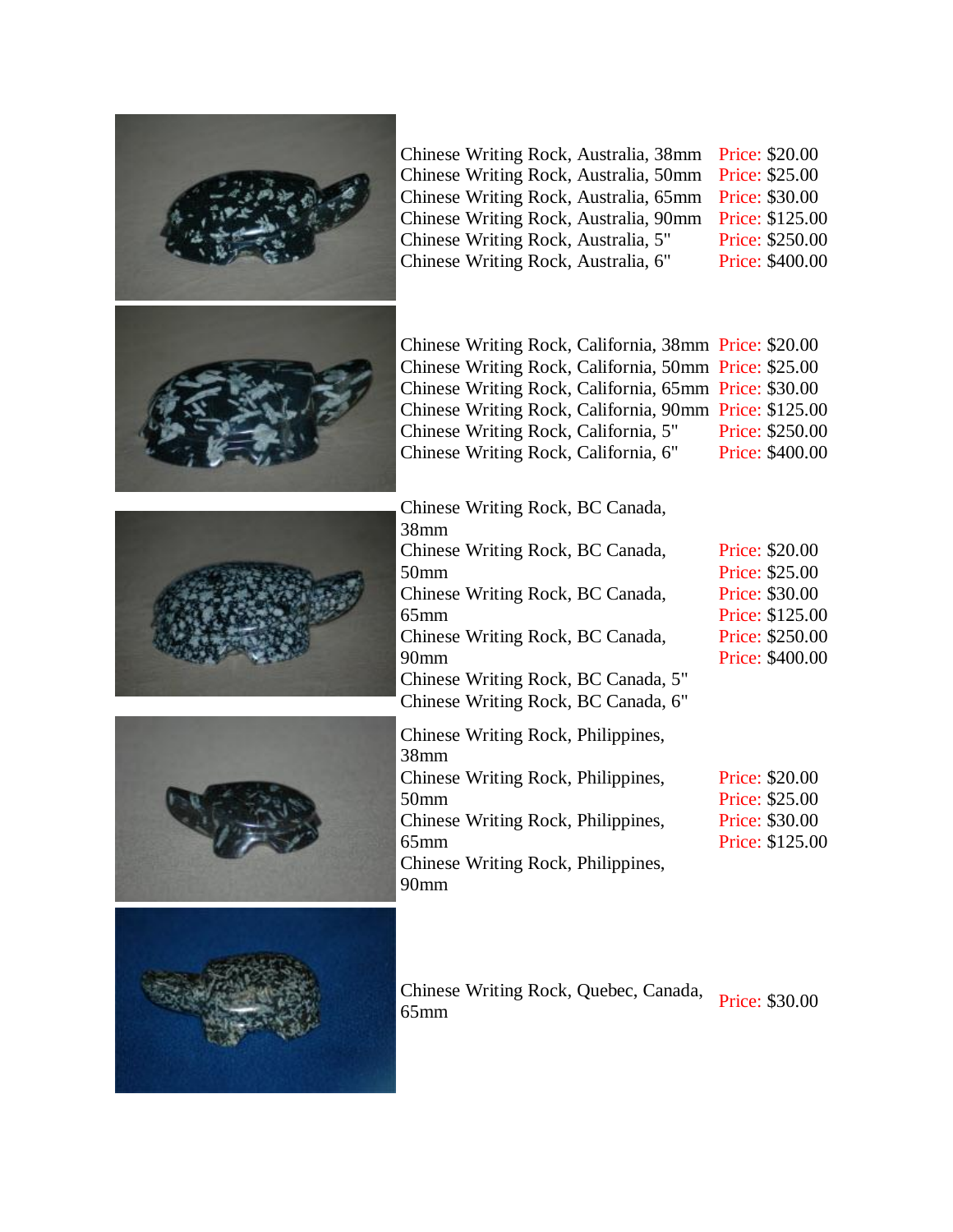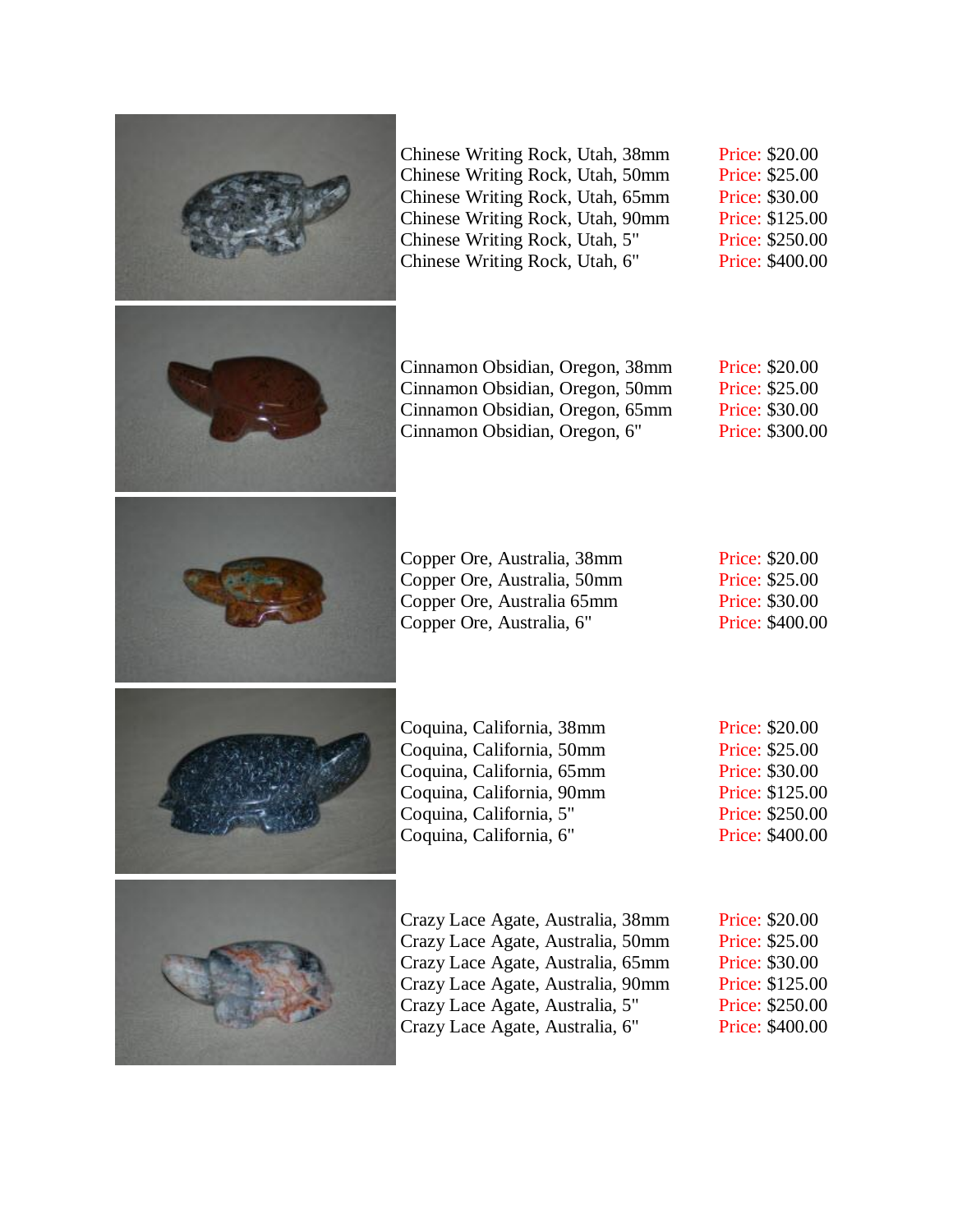



Crinoid Marble, China, 38mm Crinoid Marble, China, 50mm Crinoid Marble, China, 65mm Crinoid Marble, China, 90mm Crinoid Marble, China, 5" Crinoid Marble, China, 6"

Price: \$20.00 Price: \$25.00 Price: \$30.00 Price: \$125.00 Price: \$250.00 Price: \$400.00

Price: \$20.00 Price: \$25.00 Price: \$30.00 Price: \$125.00 Price: \$250.00 Price: \$400.00

Cripple Creek Picture Jasper, Idaho, 38mm Cripple Creek Picture Jasper, Idaho, 50mm Cripple Creek Picture Jasper, Idaho, 65mm Cripple Creek Picture Jasper, Idaho, 90mm Cripple Creek Picture Jasper, Idaho, 5" Cripple Creek Picture Jasper, Idaho, 6"

Cultured Quartz, USA, 38mm Cultured Quartz, USA, 50mm Cultured Quartz, USA, 65mm Cultured Quartz, USA, 90mm

| Price: \$20.00        |
|-----------------------|
| <b>Price: \$30.00</b> |
| <b>Price: \$40.00</b> |
| Price: \$160.00       |





Dinosaur Bone, Utah, 38mm Dinosaur Bone, Utah, 50mm Dinosaur Bone, Utah, 65mm Dinosaur Bone, Utah, 90mm Dinosaur Bone, Utah, 5" Dinosaur Bone, Utah, 6"

Discovery Stone, 38mm Discovery Stone, 50mm Discovery Stone, 65mm Discovery Stone, 90mm Discovery Stone, 5" Discovery Stone, 6" Discovery Stone, 9" Discovery Stone, 12"

Price: \$20.00 Price: \$30.00 Price: \$40.00 Price: \$190.00 Price: \$600.00 Price: \$800.00

Price: \$20.00 Price: \$25.00 Price: \$30.00 Price: \$100.00 Price: \$200.00 Price: \$250.00 Price: \$900.00 Price: \$1500.00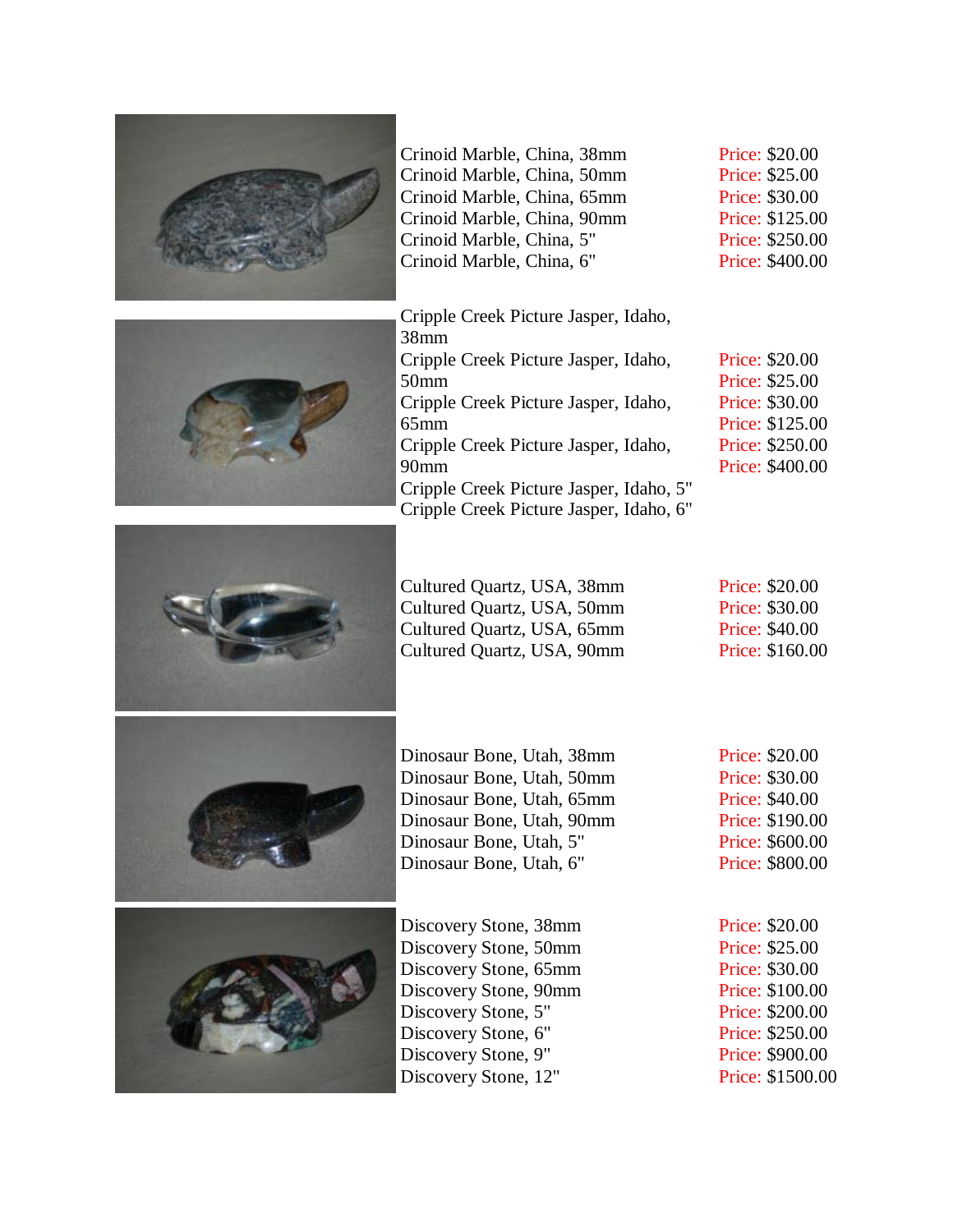

Dolomite, Michigan, 38mm Dolomite, Michigan, 50mm Dolomite, Michigan, 65mm Dolomite, Michigan, 90mm Dolomite, Michigan, 6"

Dulcote Agate, England, 38mm Dulcote Agate, England, 50mm Dulcote Agate, England, 65mm Dulcote Agate, England, 90mm Dulcote Agate, England, 5" Dulcote Agate, England, 6"

Dumortierite, Peru, 38mm Dumortierite, Peru, 50mm Dumortierite, Peru, 65mm Dumortierite, Peru, 90mm Dumortierite, Peru, 5" Dumortierite, Peru, 6"

Fancy Jasper, India, 38mm Fancy Jasper, India, 50mm Fancy Jasper, India, 65mm Fancy Jasper, India, 90mm Fancy Jasper, India, 5" Fancy Jasper, India, 6"

Price: \$20.00 Price: \$25.00 Price: \$30.00 Price: \$125.00 Price: \$300.00

Price: \$20.00 Price: \$25.00 Price: \$30.00 Price: \$125.00 Price: \$250.00 Price: \$400.00

Price: \$20.00 Price: \$25.00 Price: \$30.00 Price: \$125.00 Price: \$250.00 Price: \$400.00





Feldspar, Colorado, 38mm Feldspar, Colorado, 50mm Feldspar, Colorado, 65mm Feldspar, Colorado, 90mm Feldspar, Colorado, 5" Feldspar, Colorado, 6"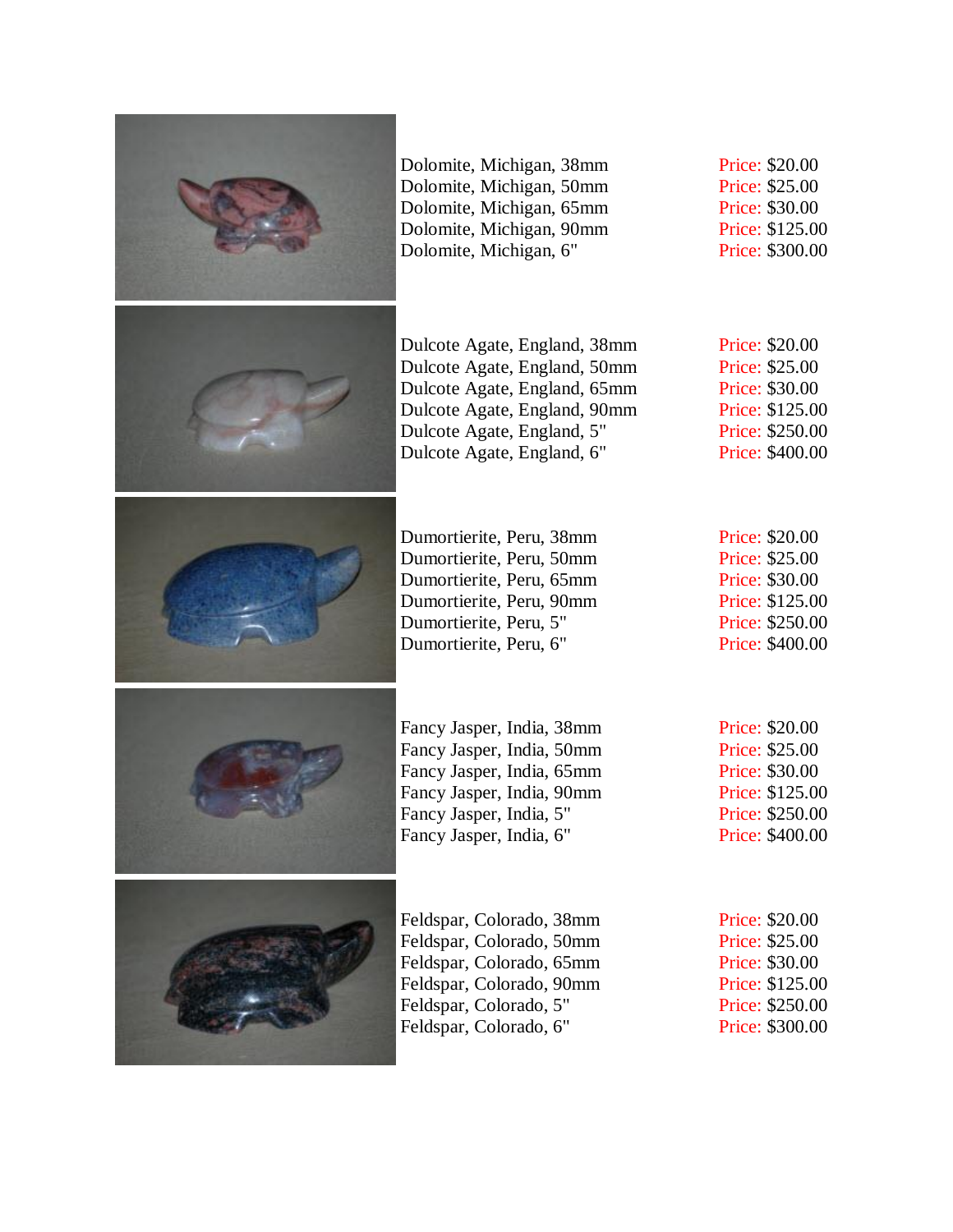

Flame Jasper, Australia, 38mm Flame Jasper, Australia, 50mm Flame Jasper, Australia, 65mm Flame Jasper, Australia, 90mm Flame Jasper, Australia, 5" Flame Jasper, Australia, 6"

Flower Marble, India, 38mm Flower Marble, India, 50mm Flower Marble, India, 65mm Flower Marble, India, 90mm Flower Marble, India, 5" Flower Marble, India, 6"

Fossil Coral, Alaska, 38mm Fossil Coral, Alaska, 50mm Fossil Coral, Alaska, 65mm Fossil Coral, Alaska, 90mm Fossil Coral, Alaska, 5" Fossil Coral, Alaska, 6"

Price: \$20.00 Price: \$25.00 Price: \$40.00 Price: \$125.00 Price: \$250.00 Price: \$400.00

Price: \$20.00 Price: \$25.00 Price: \$30.00 Price: \$125.00 Price: \$250.00 Price: \$400.00

Price: \$20.00 Price: \$30.00 Price: \$40.00 Price: \$150.00 Price: \$375.00 Price: \$600.00



Fossil Hash, India, 38mm Fossil Hash, India, 50mm Fossil Hash, India, 65mm Fossil Hash, India, 90mm Fossil Hash, India, 5" Fossil Hash, India, 6"

Price: \$20.00 Price: \$25.00 Price: \$30.00 Price: \$125.00 Price: \$250.00 Price: \$400.00



Fossil Hash, Philippines, 65mm Price: \$30.00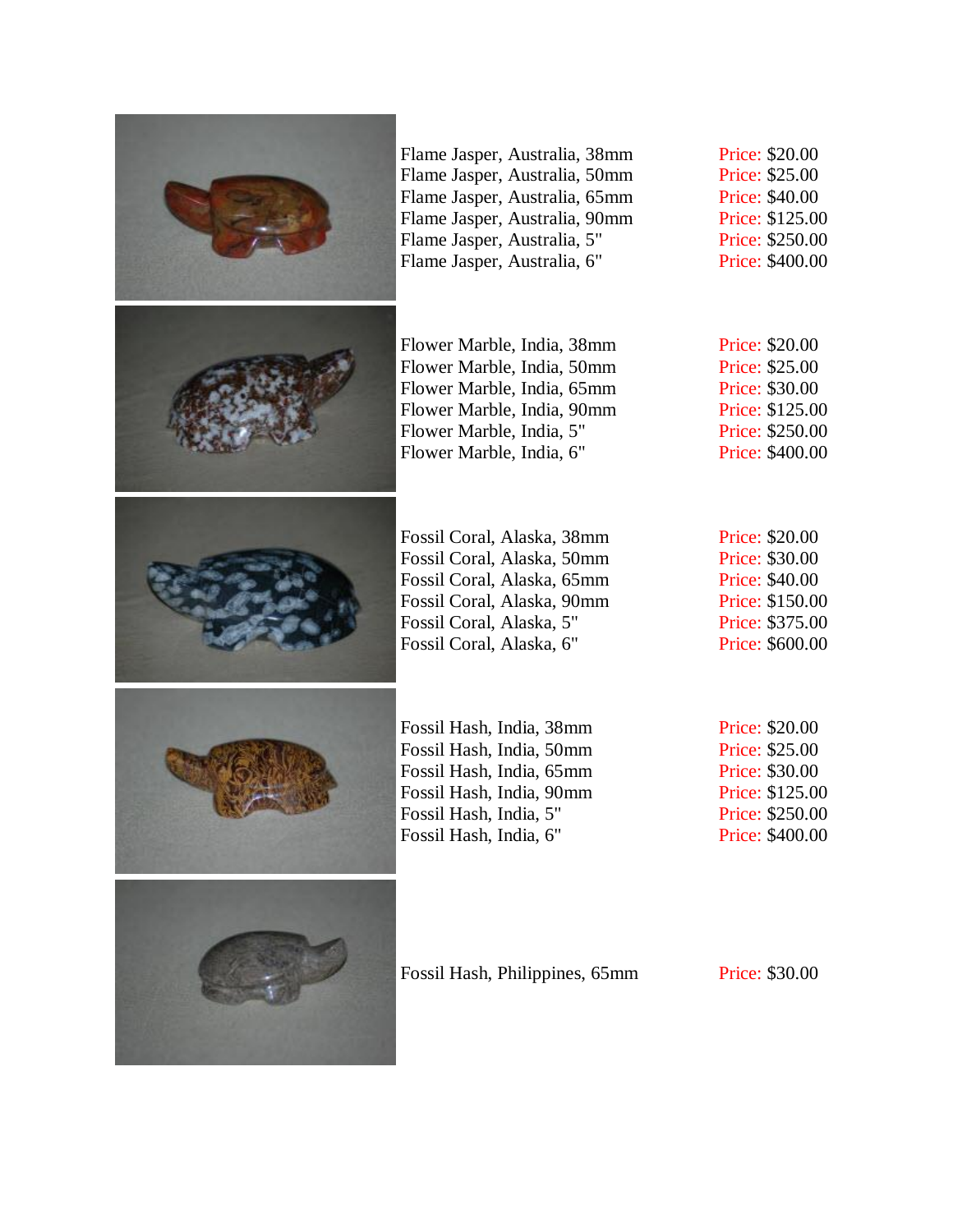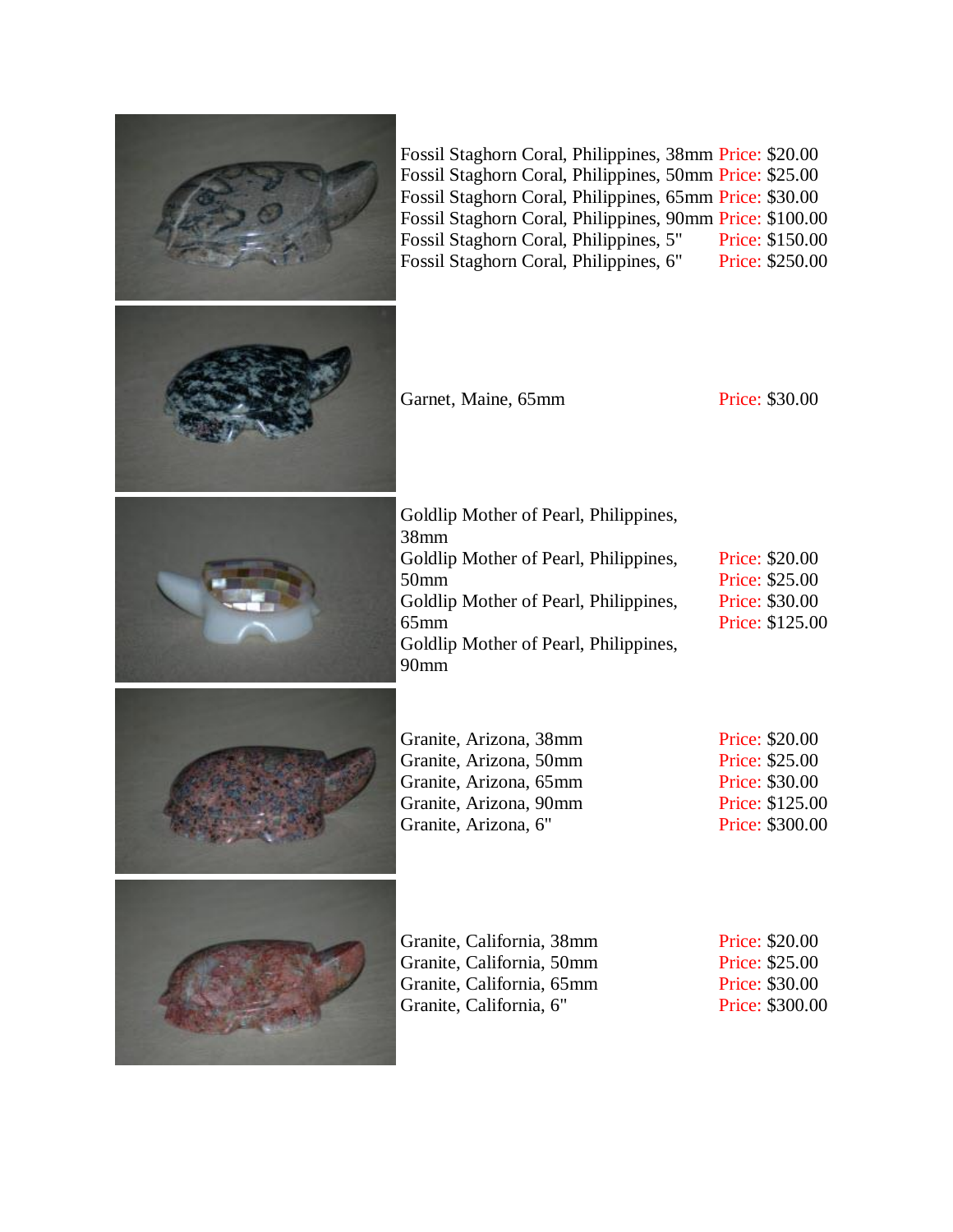

Gray Marble, Philippines, 65mm Price: \$30.00



Green Moss Agate, California, 38mm Green Moss Agate, California, 50mm Green Moss Agate, California, 65mm Green Moss Agate, California, 90mm Green Moss Agate, California, 5" Green Moss Agate, California, 6" Price: \$20.00 Price: \$25.00 Price: \$30.00 Price: \$125.00 Price: \$250.00 Price: \$400.00

Green Prase, Australia, 38mm Green Prase, Australia, 50mm Green Prase, Australia, 65mm Green Prase, Australia, 90mm Green Prase, Australia, 5" Green Prase, Australia, 6"

Price: \$20.00 Price: \$25.00 Price: \$30.00 Price: \$125.00 Price: \$250.00 Price: \$400.00



Green Skin Jasper, Australia, 38mm Green Skin Jasper, Australia, 50mm Green Skin Jasper, Australia, 65mm Green Skin Jasper, Australia, 90mm Green Skin Jasper, Australia, 5" Green Skin Jasper, Australia, 6"

Price: \$20.00 Price: \$25.00 Price: \$30.00 Price: \$125.00 Price: \$250.00 Price: \$400.00



Harquahala Marble, Arizona, 38mm Harquahala Marble, Arizona, 50mm Harquahala Marble, Arizona, 65mm Harquahala Marble, Arizona, 90mm Harquahala Marble, Arizona, 5" Harquahala Marble, Arizona, 6"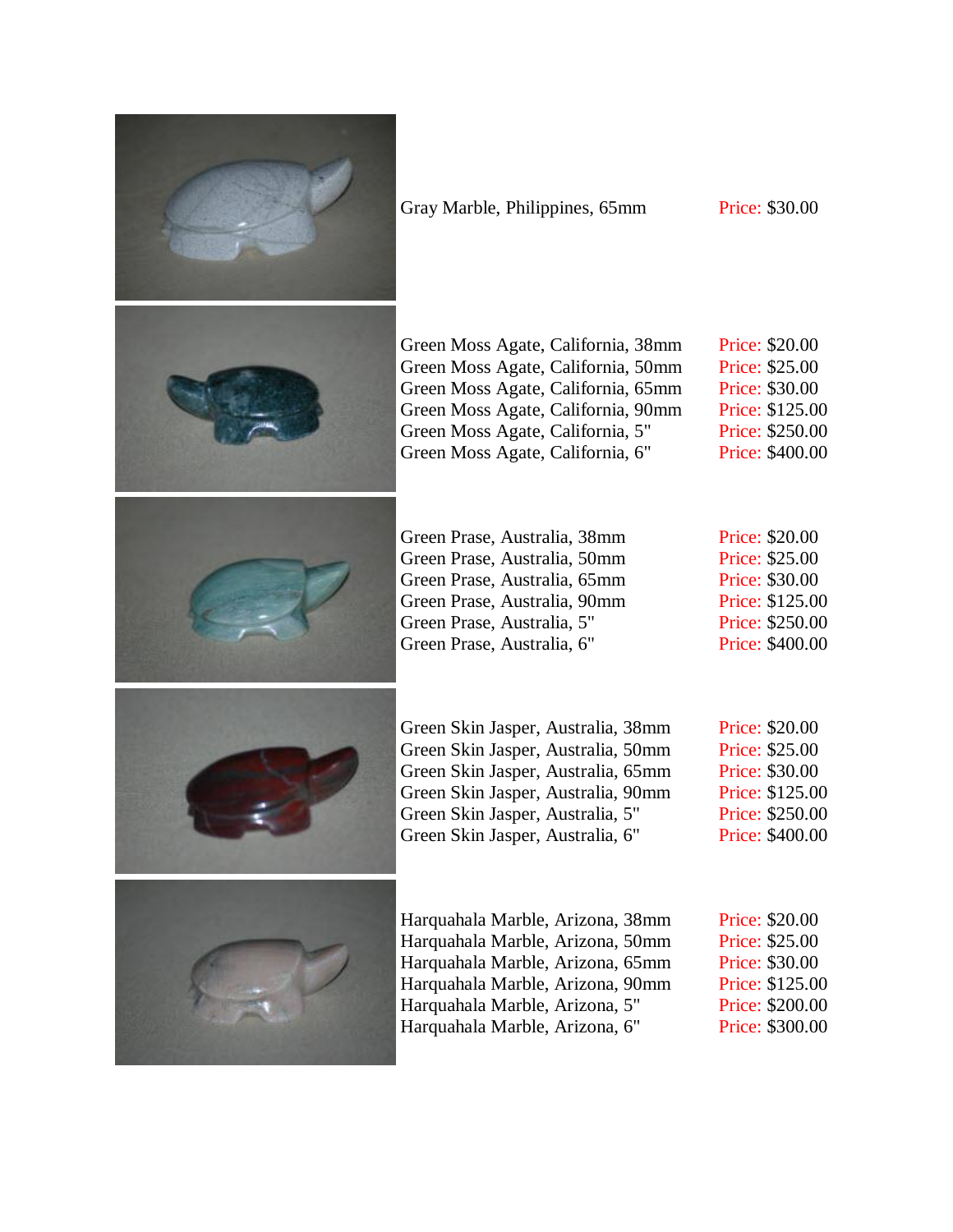

## Herkimer Diamond, New York, 65mm Price: \$30.00



Hickoryite, Mexico, 38mm Hickoryite, Mexico, 50mm Hickoryite, Mexico, 65mm Hickoryite, Mexico, 90mm Hickoryite, Mexico, 5" Hickoryite, Mexico, 6"

Horn Coral, Idaho, 38mm Horn Coral, Idaho, 50mm Horn Coral, Idaho, 65mm Horn Coral, Idaho, 90mm Horn Coral, Idaho, 5" Horn Coral, Idaho, 6"

Price: \$20.00 Price: \$25.00 Price: \$30.00 Price: \$125.00 Price: \$250.00 Price: \$400.00

Price: \$20.00 Price: \$25.00 Price: \$30.00 Price: \$125.00 Price: \$250.00 Price: \$400.00



Hornitos Jasper, California, 38mm Hornitos Jasper, California, 50mm Hornitos Jasper, California, 65mm Hornitos Jasper, California, 90mm Hornitos Jasper, California, 5" Hornitos Jasper, California, 6"

Price: \$20.00 Price: \$25.00 Price: \$30.00 Price: \$125.00 Price: \$250.00 Price: \$400.00

Imagination Jasper, Mexico, 38mm Imagination Jasper, Mexico, 50mm Imagination Jasper, Mexico, 65mm Imagination Jasper, Mexico, 90mm Imagination Jasper, Mexico, 5" Imagination Jasper, Mexico, 6"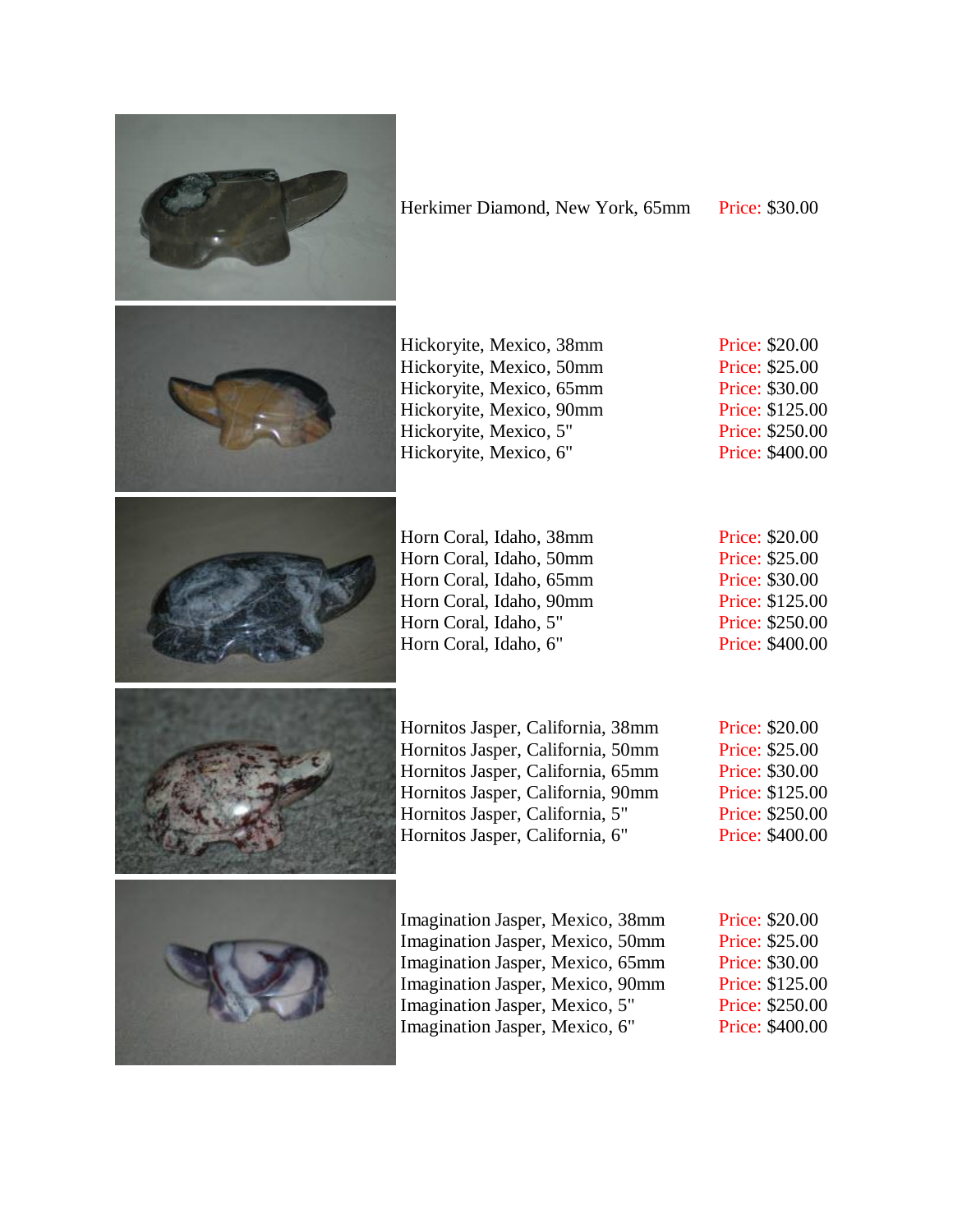

| Imagination Marble, Philippines, 38mm Price: \$20.00 |  |
|------------------------------------------------------|--|
| Imagination Marble, Philippines, 50mm Price: \$25.00 |  |
| Imagination Marble, Philippines, 65mm Price: \$30.00 |  |



| Jasper & Agate, California, 38mm | Price: \$20.00  |
|----------------------------------|-----------------|
| Jasper & Agate, California, 50mm | Price: \$25.00  |
| Jasper & Agate, California, 65mm | Price: \$30.00  |
| Jasper & Agate, California, 90mm | Price: \$125.00 |
| Jasper & Agate, California, 5"   | Price: \$250.00 |
| Jasper & Agate, California, 6"   | Price: \$400.00 |



| Price: \$20.00  |
|-----------------|
| Price: \$25.00  |
| Price: \$30.00  |
| Price: \$125.00 |
| Price: \$250.00 |
| Price: \$400.00 |



| Jasper & Agate, Philippines, 38mm |  |
|-----------------------------------|--|
| Jasper & Agate, Philippines, 50mm |  |
| Jasper & Agate, Philippines, 65mm |  |
| Jasper & Agate, Philippines, 90mm |  |
| Jasper & Agate, Philippines, 5"   |  |
| Jasper & Agate, Philippines, 6"   |  |

Price: \$20.00 Price: \$25.00 Price: \$30.00 Price: \$125.00 Price: \$250.00 Price: \$400.00



| Jasper, Mexico, 38mm |  |
|----------------------|--|
| Jasper, Mexico, 50mm |  |
| Jasper, Mexico, 65mm |  |
| Jasper, Mexico, 90mm |  |
| Jasper, Mexico, 5"   |  |
| Jasper, Mexico, 6"   |  |

Jasper & Agate, India, 38mm Jasper & Agate, India, 50mm Jasper & Agate, India, 65mm Jasper & Agate, India, 90mm Jasper & Agate, India, 5" Jasper & Agate, India, 6"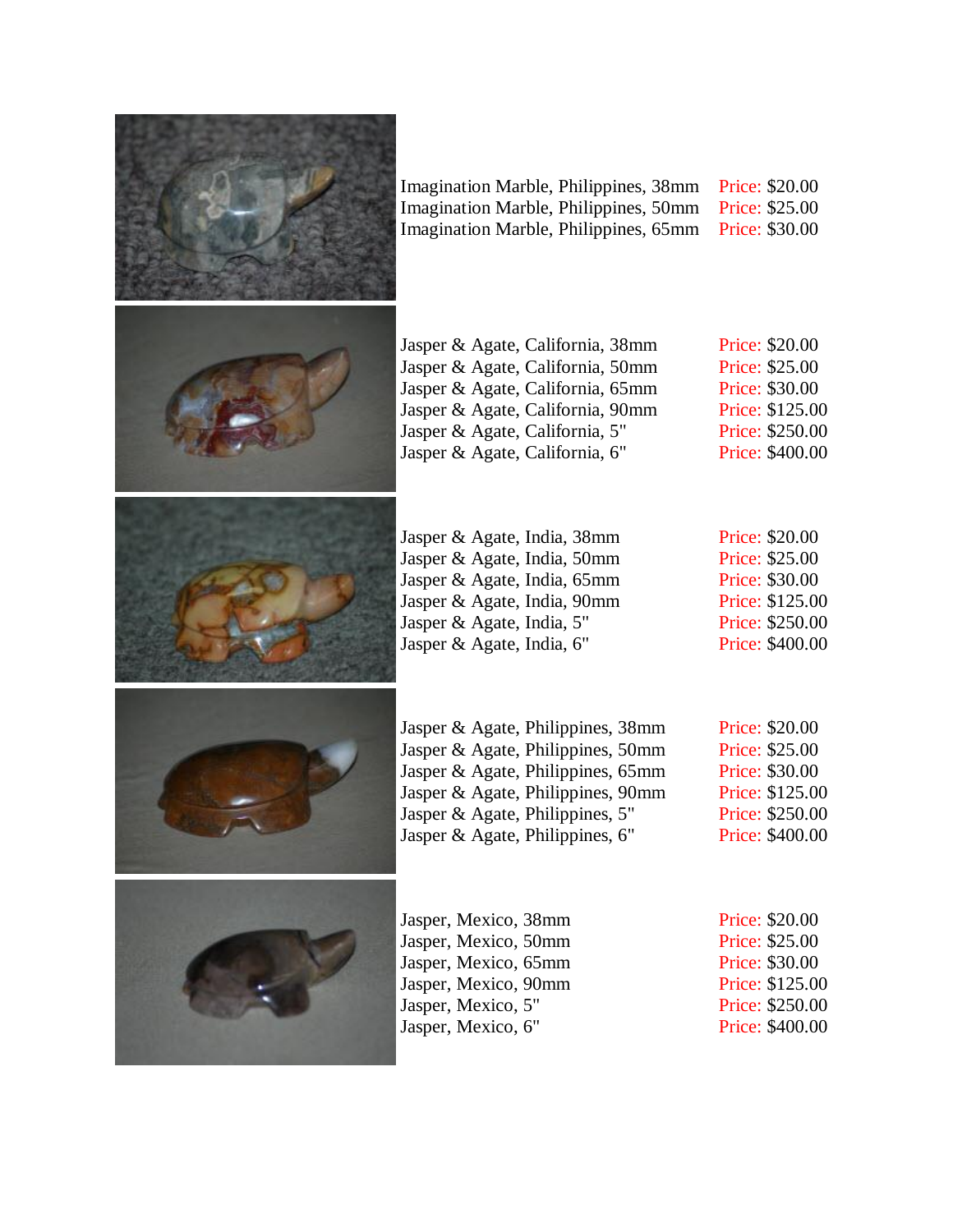

Jasper, Phlippines, 38mm Jasper, Phlippines, 50mm Jasper, Phlippines, 65mm Jasper, Phlippines, 90mm Jasper, Phlippines, 5" Jasper, Phlippines, 6" Jasper, Phlippines, 12"

Jasper, Phlippines, 38mm Jasper, Phlippines, 50mm Jasper, Phlippines, 65mm Jasper, Phlippines, 90mm Jasper, Phlippines, 5" Jasper, Phlippines, 6" Jasper, Phlippines, 12"

Labradorite, Madagascar, 38mm Labradorite, Madagascar, 50mm Labradorite, Madagascar, 65mm Labradorite, Madagascar, 90mm Price: \$20.00 Price: \$25.00 Price: \$30.00 Price: \$100.00 Price: \$150.00 Price: \$200.00 Price: \$600.00

Price: \$20.00 Price: \$25.00 Price: \$30.00 Price: \$100.00 Price: \$150.00 Price: \$200.00 Price: \$600.00

Price: \$20.00 Price: \$25.00 Price: \$30.00 Price: \$125.00



Lace Agate, Mexico, 38mm Lace Agate, Mexico, 50mm Lace Agate, Mexico, 65mm Lace Agate, Mexico, 90mm Lace Agate, Mexico, 5" Lace Agate, Mexico, 6"



| Lapis Lace Agate, Turkey, 38mm | Price: \$20.00        |
|--------------------------------|-----------------------|
| Lapis Lace Agate, Turkey, 50mm | Price: \$30.00        |
| Lapis Lace Agate, Turkey, 65mm | <b>Price: \$40.00</b> |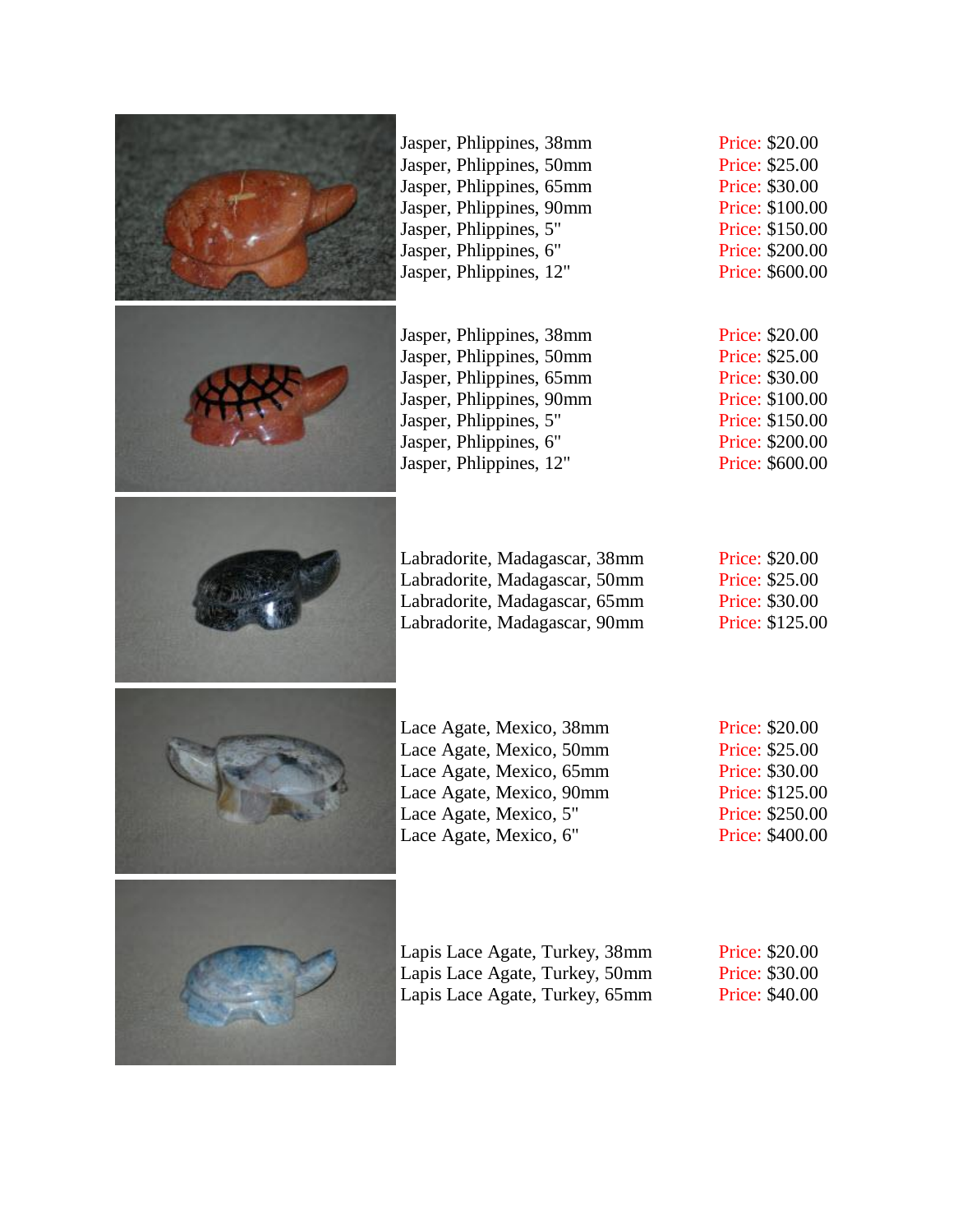

Price: \$20.00 Price: \$25.00 Price: \$30.00 Price: \$125.00 Price: \$250.00 Price: \$400.00

Price: \$20.00 Price: \$25.00 Price: \$30.00 Price: \$125.00

Price: \$20.00 Price: \$25.00 Price: \$30.00 Price: \$125.00 Price: \$250.00 Price: \$400.00

| netite, Actinolite & Pyrite, Peru,    |                 |
|---------------------------------------|-----------------|
| m                                     |                 |
| netite, Actinolite & Pyrite, Peru,    | Price: \$20.00  |
| m                                     | Price: \$25.00  |
| netite, Actinolite & Pyrite, Peru,    | Price: \$30.00  |
| m                                     | Price: \$125.00 |
| netite, Actinolite & Pyrite, Peru,    | Price: \$400.00 |
| m                                     |                 |
| netite, Actinolite & Pyrite, Peru, 6" |                 |

Mahogany Obsidian, California, 38mm Mahogany Obsidian, California, 50mm Mahogany Obsidian, California, 65mm Mahogany Obsidian, California, 90mm Price: \$20.00 Price: \$25.00 Price: \$30.00 Price: \$125.00 Price: \$250.00 Price: \$300.00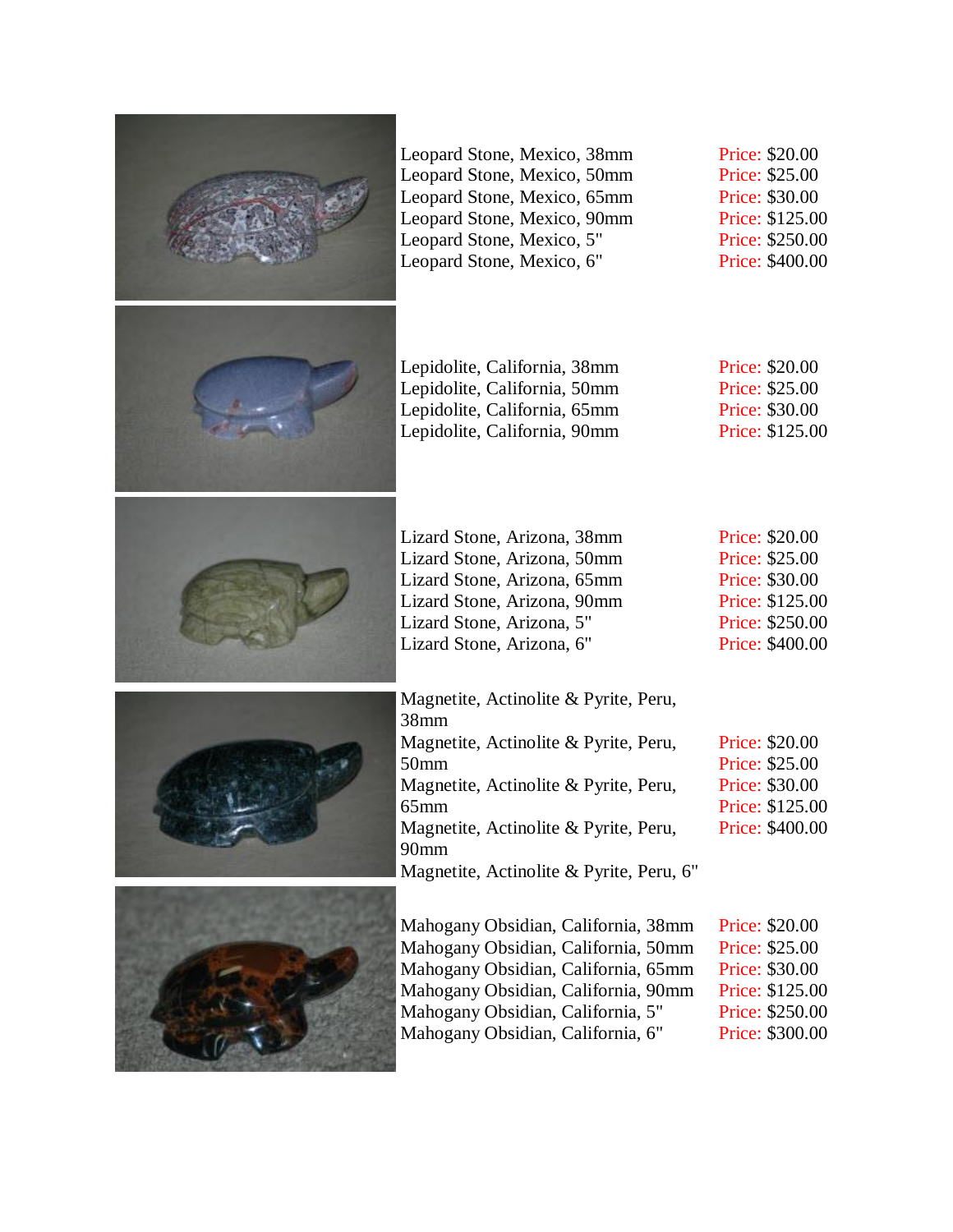

Manganocalcite, Peru, 38mm Manganocalcite, Peru, 50mm Manganocalcite, Peru, 65mm Manganocalcite, Peru, 90mm

Price: \$20.00 Price: \$25.00 Price: \$30.00 Price: \$125.00



Onyx, California, 38mm Onyx, California, 50mm Onyx, California, 65mm Onyx, California, 90mm Onyx, California, 5" Onyx, California, 6"

Price: \$20.00 Price: \$25.00 Price: \$30.00 Price: \$75.00 Price: \$100.00 Price: \$150.00



| <b>Price: \$20.00</b> |
|-----------------------|
| <b>Price: \$25.00</b> |
| <b>Price: \$30.00</b> |
| Price: \$125.00       |
|                       |





Orbicular Rhyolite, Australia, 38mm Orbicular Rhyolite, Australia, 50mm Orbicular Rhyolite, Australia, 65mm Orbicular Rhyolite, Australia, 90mm Orbicular Rhyolite, Australia, 5" Orbicular Rhyolite, Australia, 6"

Price: \$20.00 Price: \$25.00 Price: \$30.00 Price: \$125.00 Price: \$250.00 Price: \$400.00



Orbicular Rhyolite, Mexico, 38mm Orbicular Rhyolite, Mexico, 50mm Orbicular Rhyolite, Mexico, 65mm Orbicular Rhyolite, Mexico, 90mm Orbicular Rhyolite, Mexico, 5" Orbicular Rhyolite, Mexico, 6"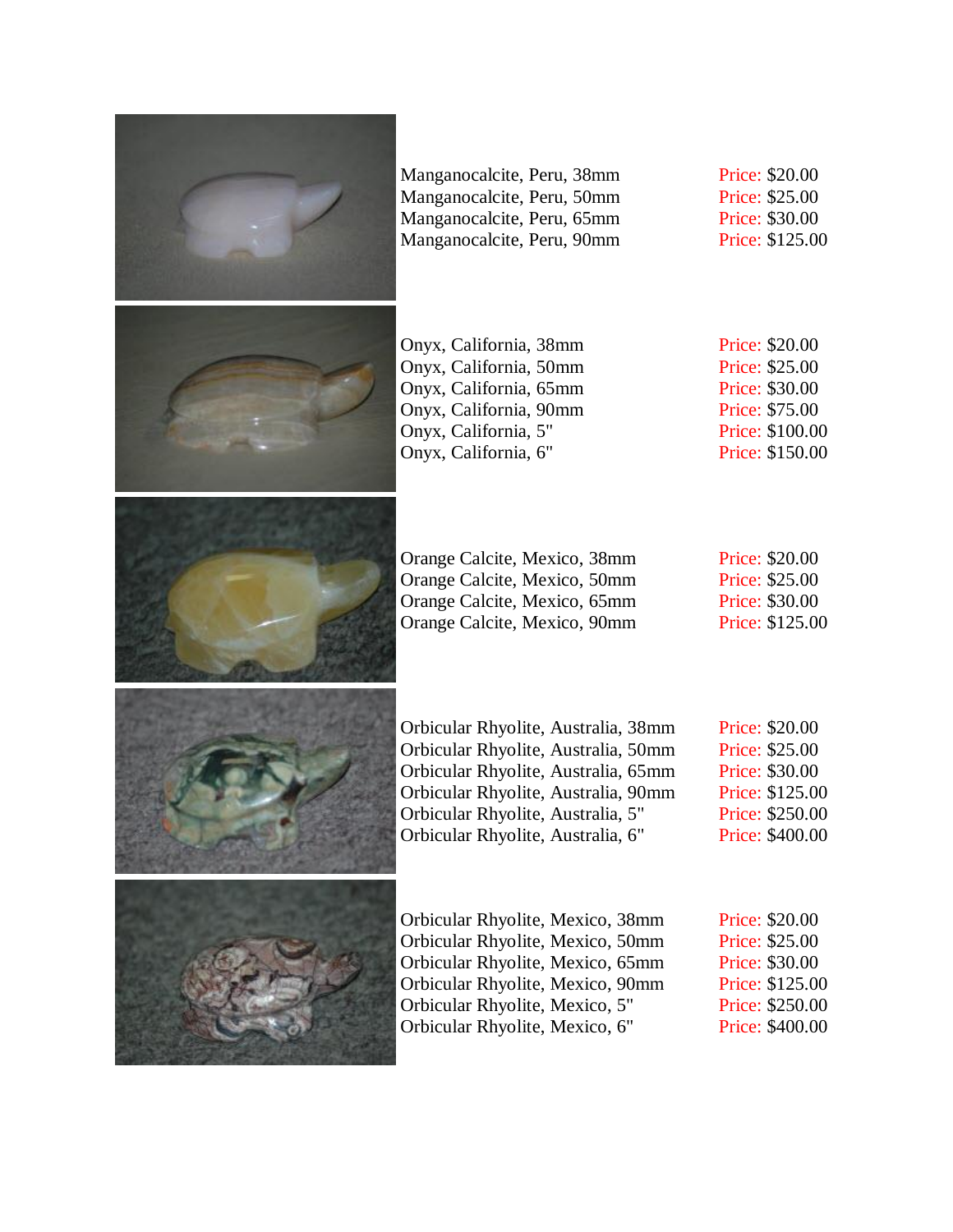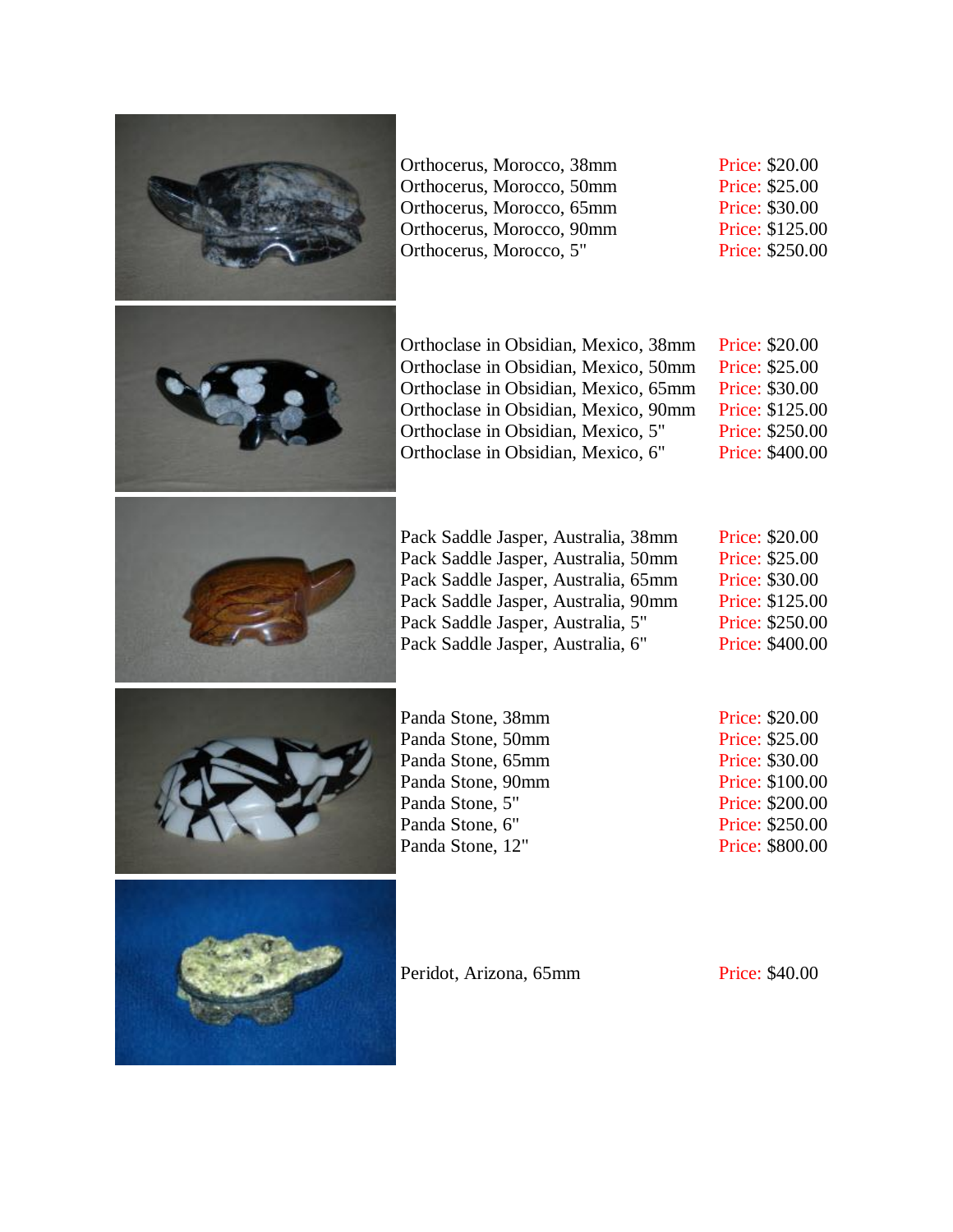

Petrified Sycamore, Nevada, 38mm Petrified Sycamore, Nevada, 50mm Petrified Sycamore, Nevada, 65mm Petrified Sycamore, Nevada, 90mm Petrified Sycamore, Nevada, 5"

Price: \$20.00 Price: \$25.00 Price: \$30.00 Price: \$125.00 Price: \$250.00

| Petrified Whale Bone, California, 38mm Price: \$20.00 |  |
|-------------------------------------------------------|--|
| Petrified Whale Bone, California, 50mm Price: \$25.00 |  |
| Petrified Whale Bone, California, 65mm Price: \$30.00 |  |



| Petrified Wood, Australia, 38mm |  |
|---------------------------------|--|
| Petrified Wood, Australia, 50mm |  |
| Petrified Wood, Australia, 65mm |  |
| Petrified Wood, Australia, 90mm |  |
| Petrified Wood, Australia, 5"   |  |
|                                 |  |

Price: \$20.00 Price: \$25.00 Price: \$30.00 Price: \$125.00 Price: \$250.00



Petrified Wood, California, 38mm Petrified Wood, California, 50mm Petrified Wood, California, 65mm Petrified Wood, California, 90mm Petrified Wood, California, 5"

Price: \$20.00 Price: \$25.00 Price: \$30.00 Price: \$125.00 Price: \$250.00



| Petrified Wood, Philippines, 38mm | Pr |
|-----------------------------------|----|
| Petrified Wood, Philippines, 50mm | Pr |
| Petrified Wood, Philippines, 65mm | Pr |
| Petrified Wood, Philippines, 90mm | Pr |

 $\text{rice: } $20.00$  $\text{rice: } $25.00$  $\text{rice: } $30.00$ ice: \$125.00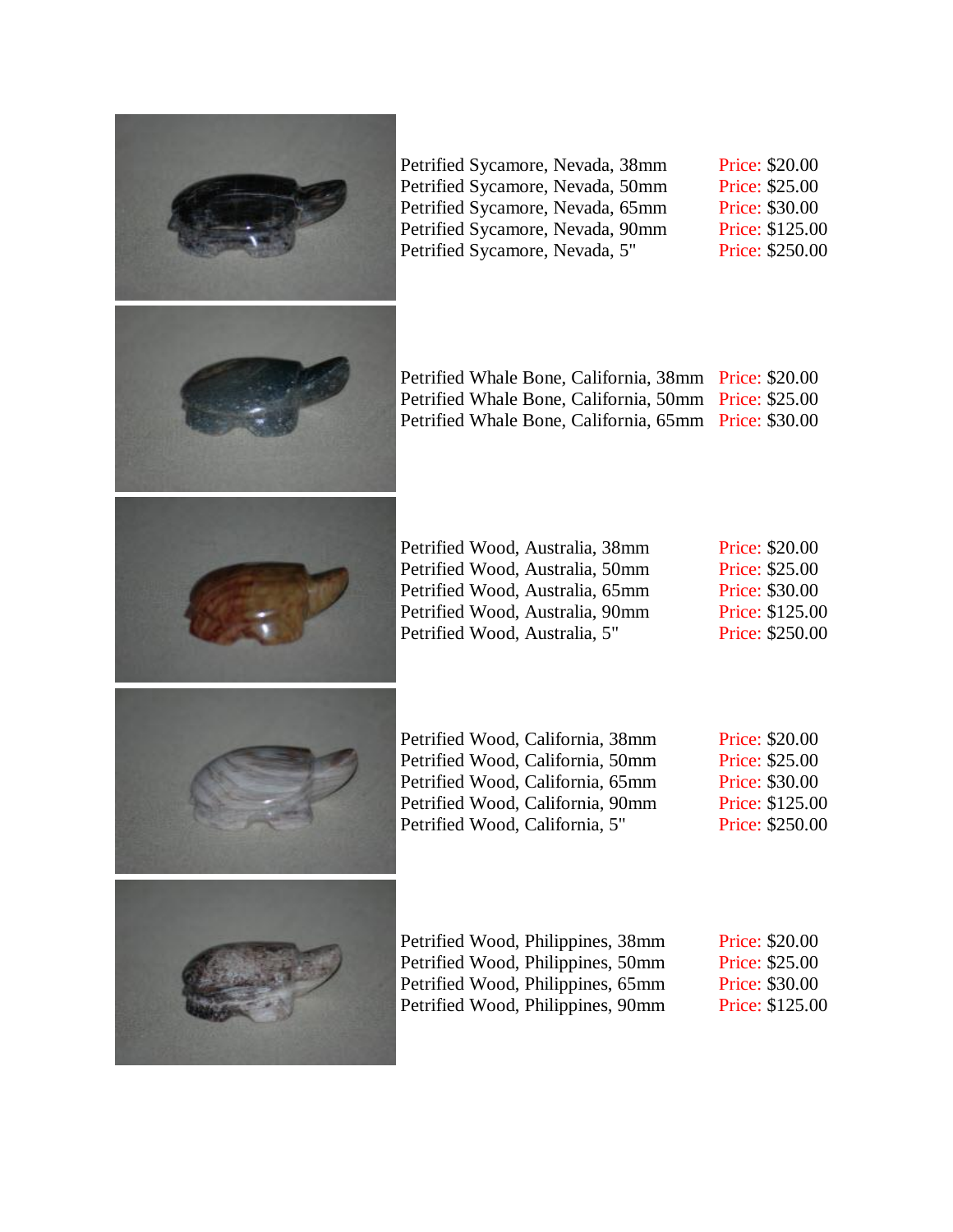

Petrified Wood, Washington, 38mm Petrified Wood, Washington, 50mm Petrified Wood, Washington, 65mm Petrified Wood, Washington, 90mm Petrified Wood, Washington, 5"

Picasso Marble, Utah, 38mm Picasso Marble, Utah, 50mm Picasso Marble, Utah, 65mm Picasso Marble, Utah, 90mm Picasso Marble, Utah, 5" Picasso Marble, Utah, 6" Picasso Marble, Utah, 9" Picasso Marble, Utah, 12"

Picture Stone, Arizona, 38mm Picture Stone, Arizona, 50mm Picture Stone, Arizona, 65mm Picture Stone, Arizona, 90mm Picture Stone, Arizona, 5" Picture Stone, Arizona, 6"

Price: \$20.00 Price: \$25.00 Price: \$30.00 Price: \$125.00 Price: \$250.00

Price: \$20.00 Price: \$25.00 Price: \$30.00 Price: \$125.00 Price: \$250.00 Price: \$300.00 Price: \$500.00 Price: \$1000.00

Price: \$20.00 Price: \$25.00 Price: \$30.00 Price: \$125.00 Price: \$250.00 Price: \$400.00

Price: \$20.00 Price: \$25.00 Price: \$30.00 Price: \$125.00 Price: \$250.00 Price: \$400.00

Pink Breccia, Philippines, 38mm Pink Breccia, Philippines, 50mm Pink Breccia, Philippines, 65mm

Price: \$20.00 Price: \$25.00 Price: \$30.00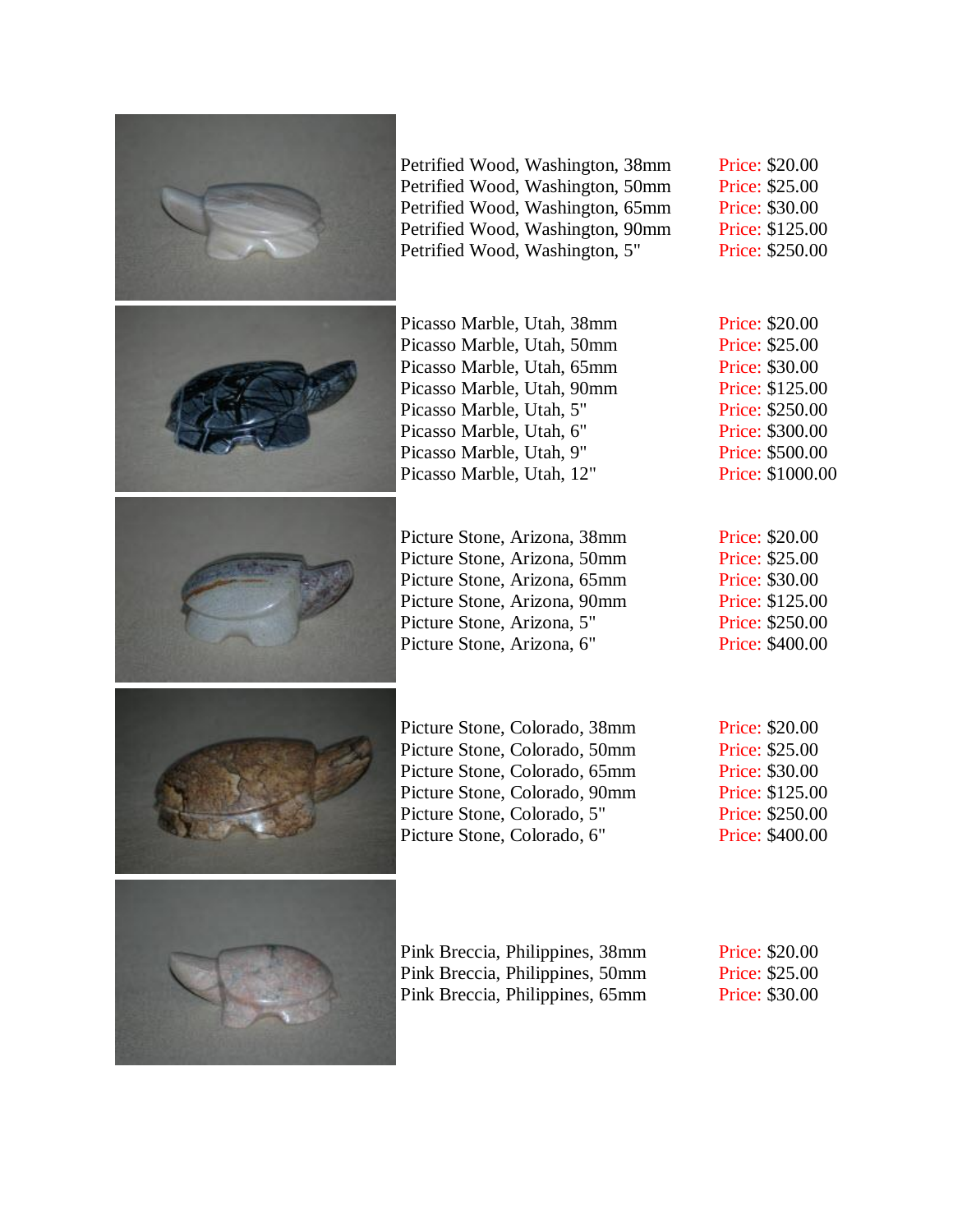

Pipe Stone, Philippines, 38mm Pipe Stone, Philippines, 50mm Pipe Stone, Philippines, 65mm Price: \$20.00 Price: \$25.00 Price: \$30.00



Plasma, California, 38mm Plasma, California, 50mm Plasma, California, 65mm Plasma, California, 90mm Plasma, California, 5" Plasma, California, 6"

Price: \$20.00 Price: \$25.00 Price: \$30.00 Price: \$125.00 Price: \$250.00 Price: \$400.00



Print Stone, California, 38mm Print Stone, California, 50mm Print Stone, California, 65mm Print Stone, California, 90mm Print Stone, California, 5" Print Stone, California, 6"

Price: \$20.00 Price: \$25.00 Price: \$30.00 Price: \$125.00 Price: \$250.00 Price: \$400.00



Puddingstone, Arizona Price: \$30.00



Quartzite, Utah, 38mm Quartzite, Utah, 50mm Quartzite, Utah, 65mm Quartzite, Utah, 90mm Quartzite, Utah, 5"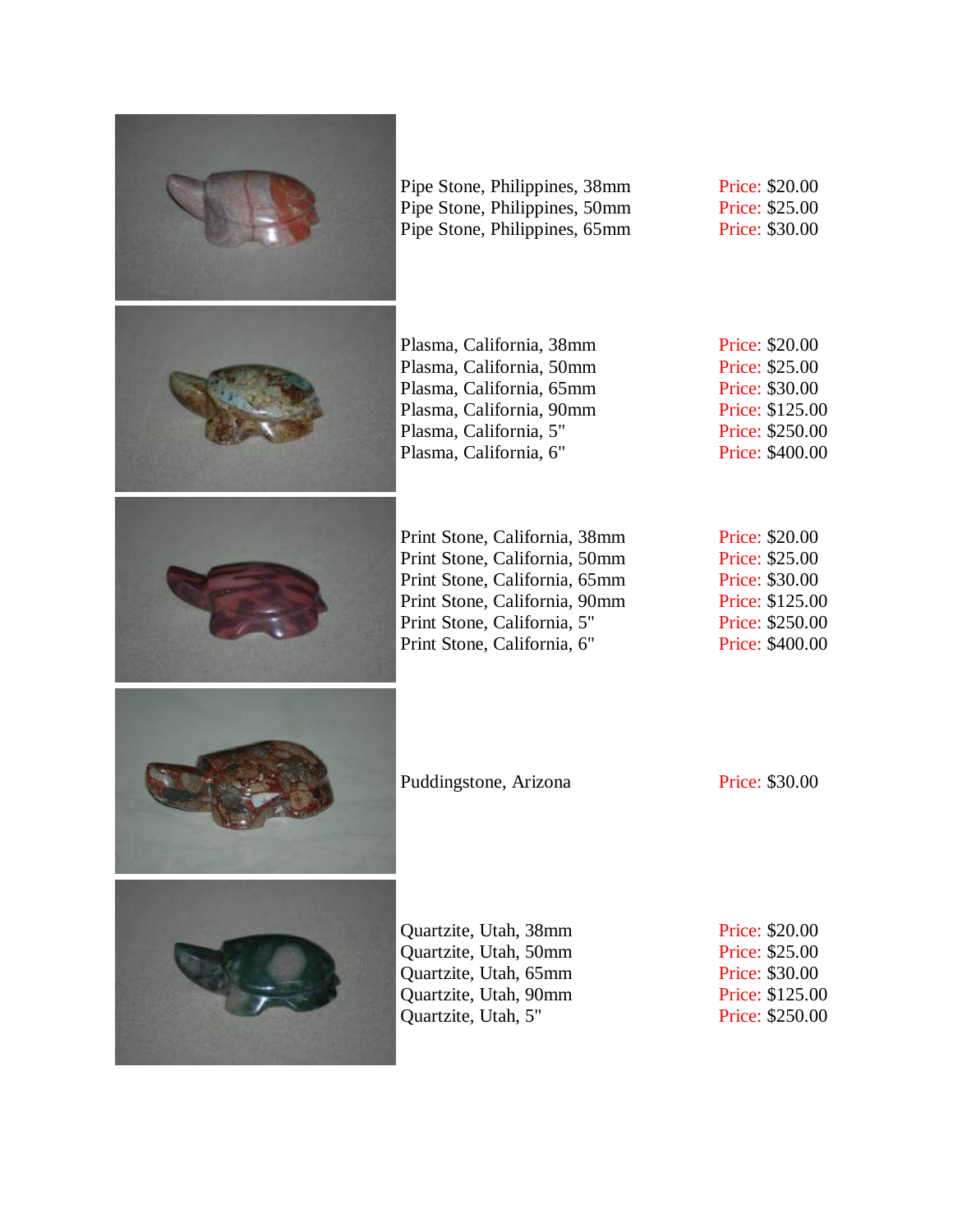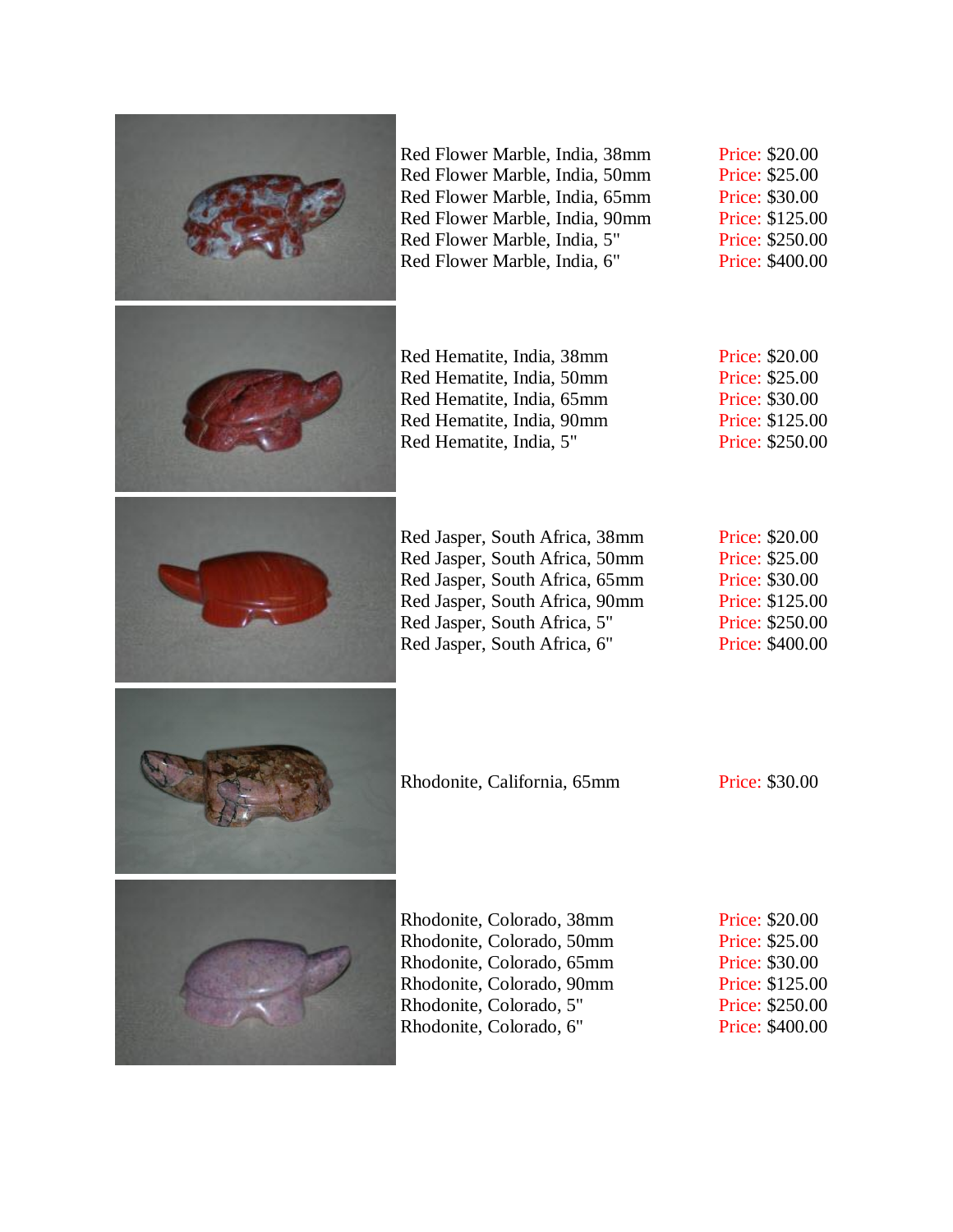

Rhodonite, Oregon, 65mm Price: \$30.00

Rhodonite, Russia, 38mm Rhodonite, Russia, 50mm Rhodonite, Russia, 65mm Rhodonite, Russia, 90mm Rhodonite, Russia, 5" Rhodonite, Russia, 6"

Price: \$20.00 Price: \$25.00 Price: \$30.00 Price: \$125.00 Price: \$250.00 Price: \$400.00

Rhodonite, Yukon Territory, 38mm Rhodonite, Yukon Territory, 50mm Rhodonite, Yukon Territory, 65mm Rhodonite, Yukon Territory, 90mm Rhodonite, Yukon Territory, 5" Rhodonite, Yukon Territory, 6"

Price: \$20.00 Price: \$25.00 Price: \$30.00 Price: \$125.00 Price: \$250.00 Price: \$400.00



Rhyolite, Australia, 38mm Rhyolite, Australia, 50mm Rhyolite, Australia, 65mm Rhyolite, Australia, 90mm Rhyolite, Australia, 5" Rhyolite, Australia, 6"

Price: \$20.00 Price: \$25.00 Price: \$30.00 Price: \$125.00 Price: \$250.00 Price: \$400.00



Rhyolite, Western Australia, 38mm Rhyolite, Western Australia, 50mm Rhyolite, Western Australia, 65mm Rhyolite, Western Australia, 90mm Rhyolite, Western Australia, 5" Rhyolite, Western Australia, 6"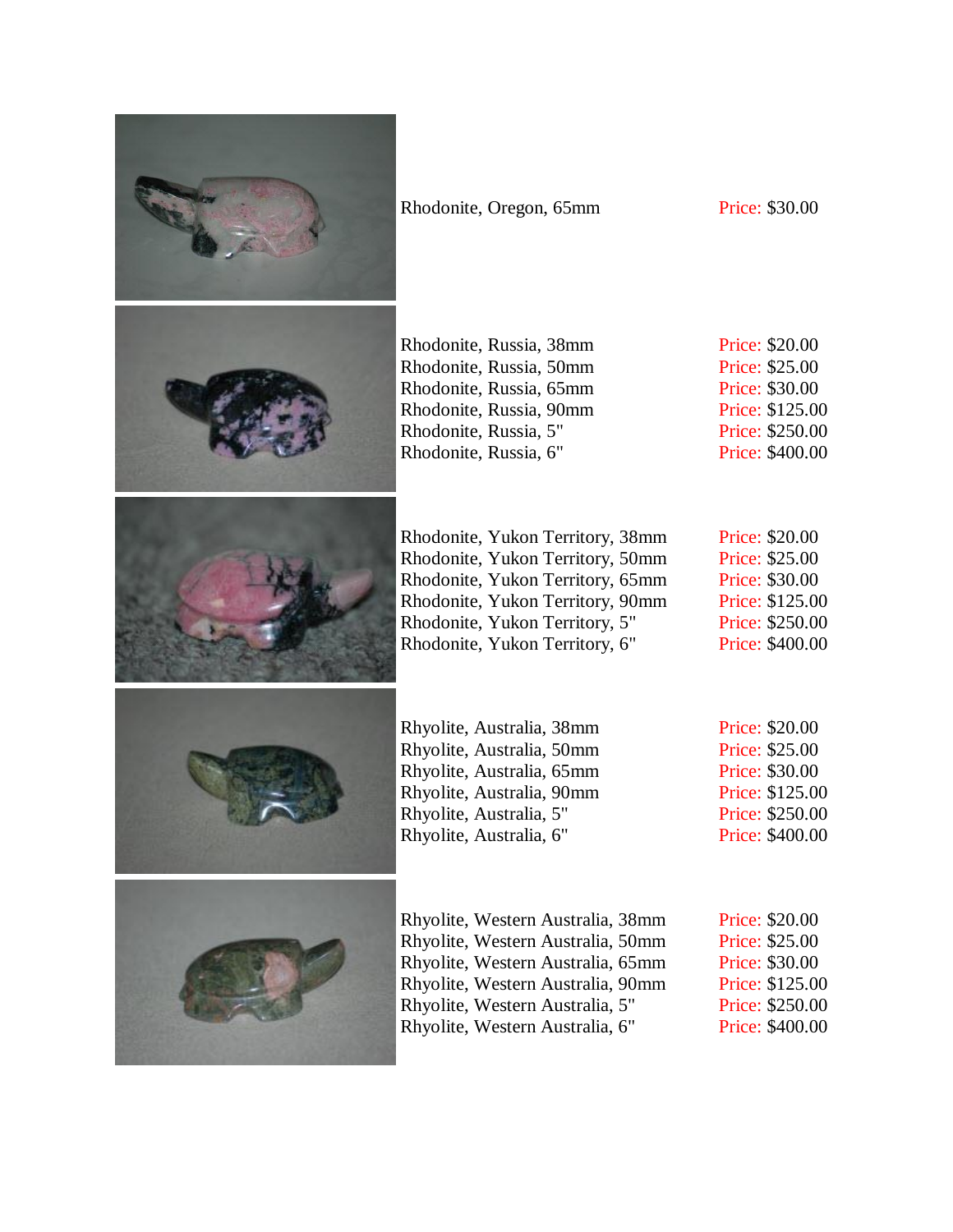

Rojo Verde Marble, Arizona, 38mm Rojo Verde Marble, Arizona, 50mm Rojo Verde Marble, Arizona, 65mm Rojo Verde Marble, Arizona, 90mm Price: \$20.00 Price: \$25.00 Price: \$30.00 Price: \$125.00



Rose Quartz, South Africa, 38mm Rose Quartz, South Africa, 50mm Rose Quartz, South Africa, 65mm Rose Quartz, South Africa, 90mm Rose Quartz, South Africa, 5" Rose Quartz, South Africa, 6"

Price: \$20.00 Price: \$25.00 Price: \$30.00 Price: \$125.00 Price: \$250.00 Price: \$400.00



Rose Quartz, South Dakota, 38mm Rose Quartz, South Dakota, 50mm Rose Quartz, South Dakota, 65mm Rose Quartz, South Dakota, 90mm Rose Quartz, South Dakota, 5" Rose Quartz, South Dakota, 6"

Price: \$20.00 Price: \$25.00 Price: \$30.00 Price: \$125.00 Price: \$250.00 Price: \$400.00



Ruby in Zoisite, Tanzania, 38mm Ruby in Zoisite, Tanzania, 50mm Ruby in Zoisite, Tanzania, 65mm Ruby in Zoisite, Tanzania, 90mm

Price: \$20.00 Price: \$30.00 Price: \$40.00 Price: \$150.00



Salmonite, Philippines, 65mm Price: \$30.00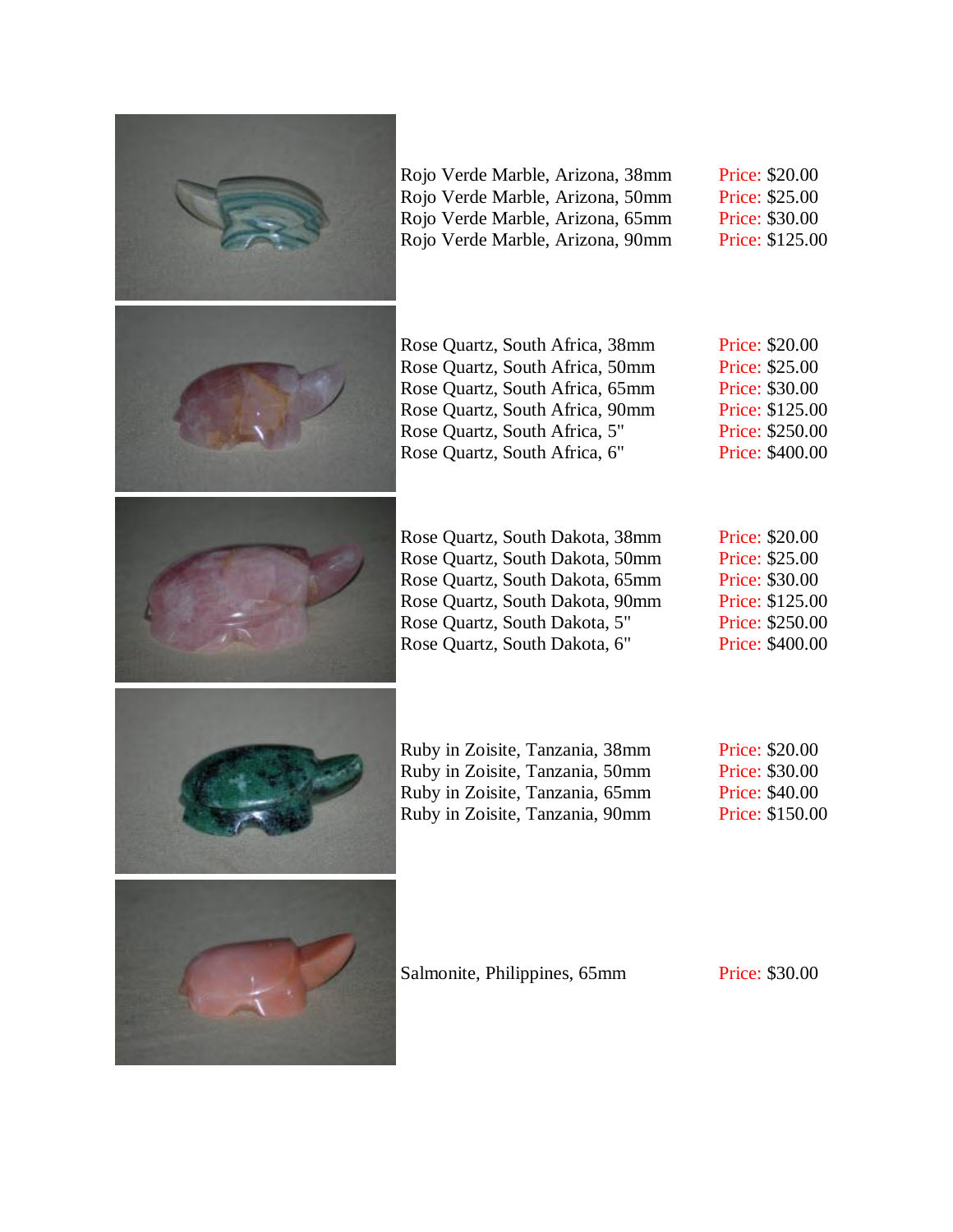

Sandstone, Arizona, 38mm Sandstone, Arizona, 50mm Sandstone, Arizona, 65mm Sandstone, Arizona, 90mm Price: \$20.00 Price: \$30.00 Price: \$40.00 Price: \$125.00



Sedona Red Rock, Arizona, 38mm Sedona Red Rock, Arizona, 50mm Sedona Red Rock, Arizona, 65mm Sedona Red Rock, Arizona, 90mm

Price: \$20.00 Price: \$30.00 Price: \$40.00 Price: \$125.00



Seftonite, South Africa, 38mm Seftonite, South Africa, 50mm Seftonite, South Africa, 65mm Seftonite, South Africa, 90mm Seftonite, South Africa, 5" Seftonite, South Africa, 6"

Price: \$20.00 Price: \$25.00 Price: \$30.00 Price: \$125.00 Price: \$250.00 Price: \$400.00



Septarian Nodule, Morocco, 38mm Septarian Nodule, Morocco, 50mm Septarian Nodule, Morocco, 65mm Septarian Nodule, Morocco, 90mm Septarian Nodule, Morocco, 5" Septarian Nodule, Morocco, 6"

Price: \$20.00 Price: \$25.00 Price: \$30.00 Price: \$125.00 Price: \$250.00 Price: \$400.00



Serpentine, Arizona, 38mm Serpentine, Arizona, 50mm Serpentine, Arizona, 65mm Serpentine, Arizona, 90mm Serpentine, Arizona, 6"

Price: \$20.00 Price: \$25.00 Price: \$30.00 Price: \$125.00 Price: \$300.00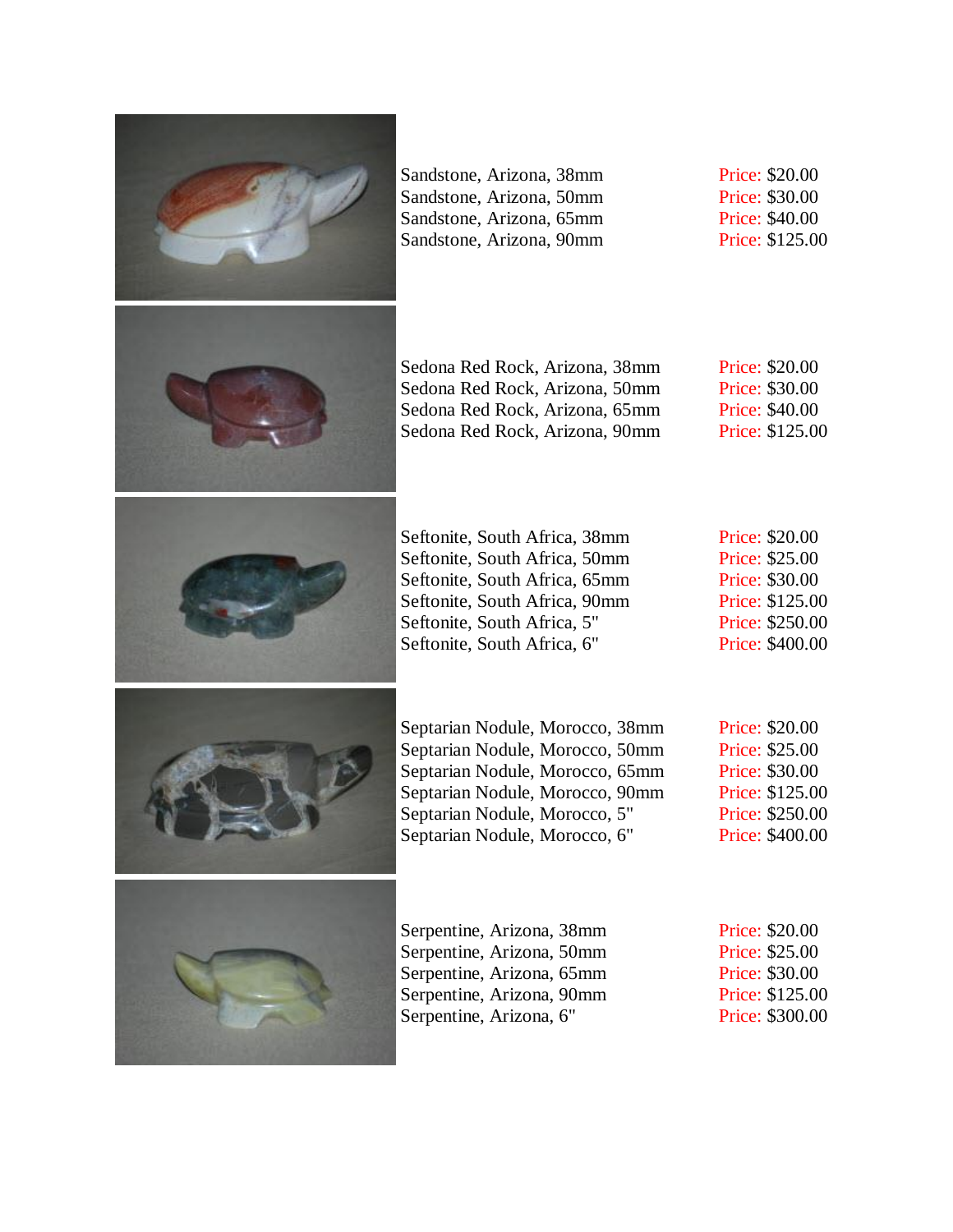

Serpentine, Oklahoma, 38mm Serpentine, Oklahoma, 50mm Serpentine, Oklahoma, 65mm Serpentine, Oklahoma, 90mm Serpentine, Oklahoma, 6"

Price: \$20.00 Price: \$25.00 Price: \$30.00 Price: \$125.00 Price: \$300.00

| Serpentine, Philippines, 38mm | Price: \$2 |
|-------------------------------|------------|
| Serpentine, Philippines, 50mm | Price: \$2 |
| Serpentine, Philippines, 65mm | Price: \$3 |
| Serpentine, Philippines, 90mm | Price: \$  |
| Serpentine, Philippines, 6"   | Price: \$2 |

20.00 Price: \$25.00  $30.00$ 100.00 250.00



| Serpentine Chrysotile, Australia, 38mm | <b>Price: \$20.00</b> |
|----------------------------------------|-----------------------|
| Serpentine Chrysotile, Australia, 50mm | Price: \$25.00        |
| Serpentine Chrysotile, Australia, 65mm | <b>Price: \$30.00</b> |
| Serpentine Chrysotile, Australia, 90mm | Price: \$125.00       |
| Serpentine Chrysotile, Australia, 5"   | Price: \$250.00       |
| Serpentine Chrysotile, Australia, 6"   | Price: \$400.00       |



| Sheen Obsidian, California, 38mm | Price: \$20.00  |
|----------------------------------|-----------------|
| Sheen Obsidian, California, 50mm | Price: \$25.00  |
| Sheen Obsidian, California, 65mm | Price: \$30.00  |
| Sheen Obsidian, California, 90mm | Price: \$125.00 |



| Silicon, California, 38mm |  |
|---------------------------|--|
| Silicon, California, 50mm |  |
| Silicon, California, 65mm |  |
| Silicon, California, 90mm |  |
| Silicon, California, 5"   |  |
| Silicon, California, 6"   |  |

Price: \$20.00 Price: \$30.00 Price: \$40.00 Price: \$200.00 Price: \$400.00 Price: \$600.00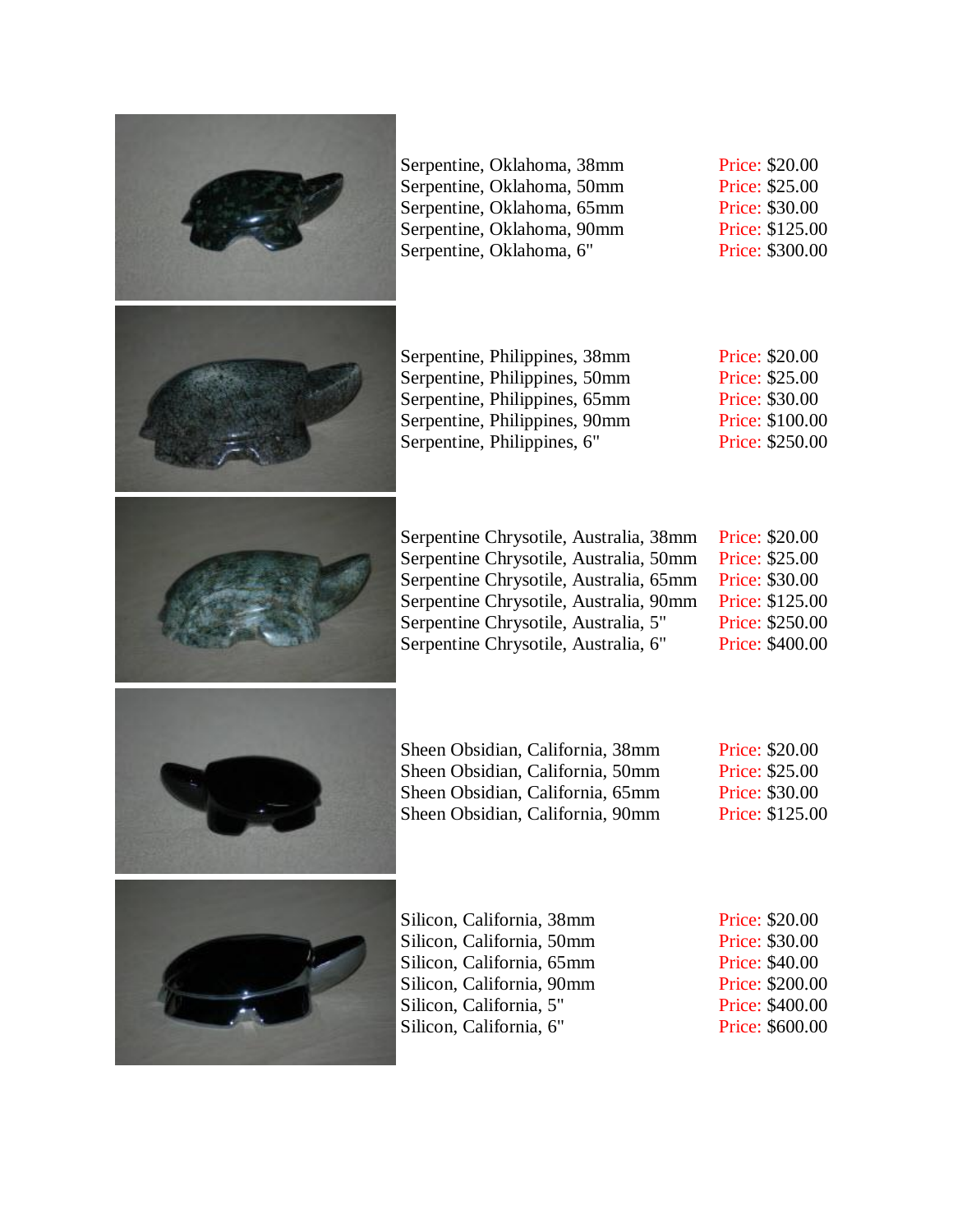

Snowflake Epidote, South Africa, 38mm Price: \$20.00 Snowflake Epidote, South Africa, 50mm Price: \$25.00 Snowflake Epidote, South Africa, 65mm Price: \$30.00 Snowflake Epidote, South Africa, 90mm Price: \$125.00 Price: \$250.00 Price: \$400.00

Snowflake Obsidian, Utah, 38mm Snowflake Obsidian, Utah, 50mm Snowflake Obsidian, Utah, 65mm Snowflake Obsidian, Utah, 90mm Price: \$20.00 Price: \$25.00 Price: \$30.00 Price: \$125.00 Price: \$300.00

Price: \$20.00 Price: \$25.00 Price: \$30.00 Price: \$125.00 Price: \$250.00

Price: \$20.00 Price: \$25.00 Price: \$30.00 Price: \$100.00 Price: \$200.00

Stone Canyon Jasper, California, 38mm Stone Canyon Jasper, California, 50mm Stone Canyon Jasper, California, 65mm Stone Canyon Jasper, California, 90mm Stone Canyon Jasper, California, 5" Stone Canyon Jasper, California, 6" Price: \$20.00 Price: \$25.00 Price: \$30.00 Price: \$125.00 Price: \$250.00 Price: \$400.00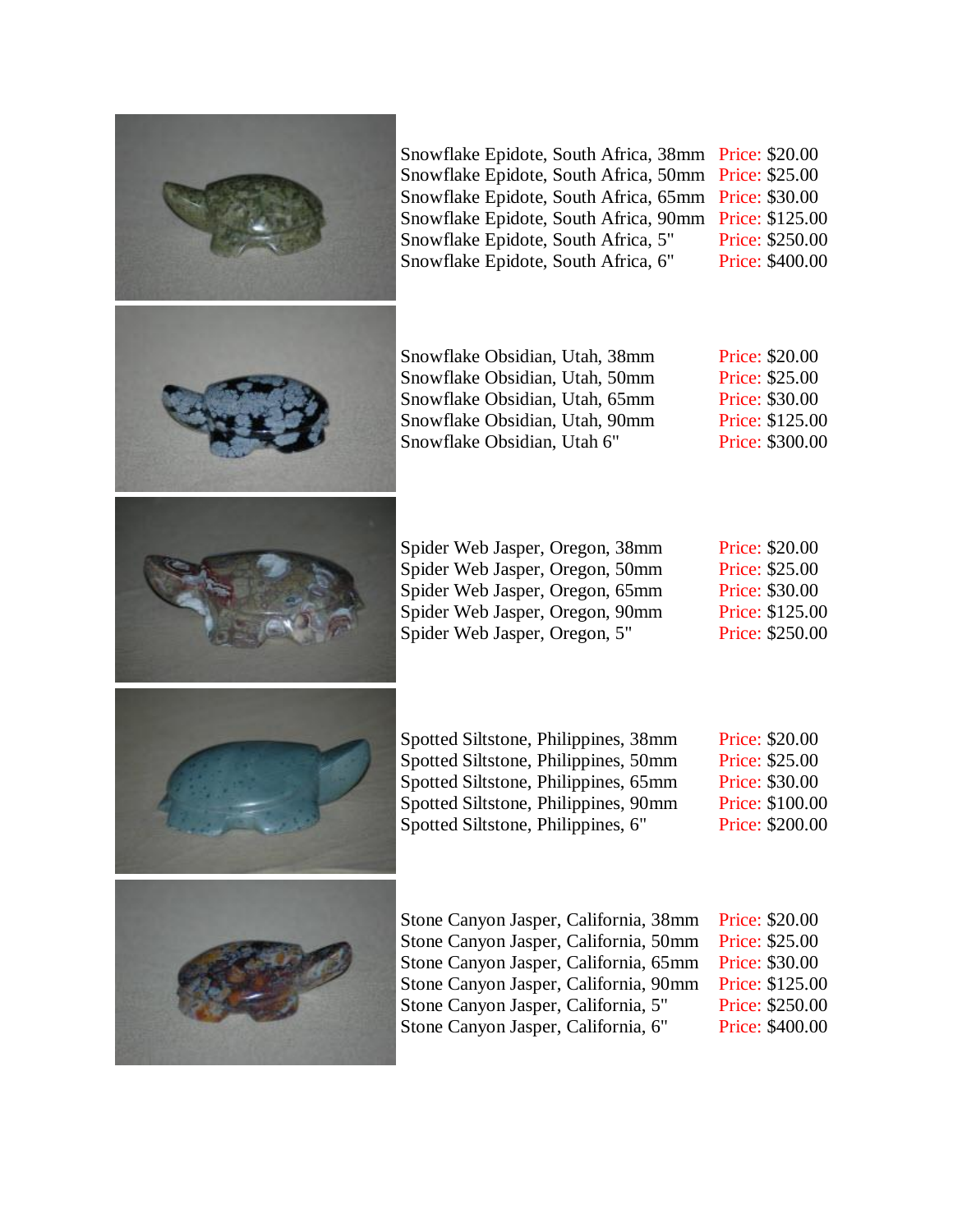

Thulite, California, 38mm Thulite, California, 50mm Thulite, California, 65mm Thulite, California, 90mm Thulite, California, 5" Thulite, California, 6"

Travertine Onyx, Arizona, 38mm Travertine Onyx, Arizona, 50mm Travertine Onyx, Arizona, 65mm Travertine Onyx, Arizona, 90mm Price: \$20.00 Price: \$25.00 Price: \$30.00 Price: \$125.00 Price: \$250.00 Price: \$400.00

Price: \$20.00 Price: \$25.00 Price: \$30.00 Price: \$125.00

Turitella Agate, Wyoming, 38mm Turitella Agate, Wyoming, 50mm Turitella Agate, Wyoming, 65mm Turitella Agate, Wyoming, 90mm Turitella Agate, Wyoming, 5" Turitella Agate, Wyoming, 6"

Price: \$20.00 Price: \$25.00 Price: \$30.00 Price: \$125.00 Price: \$250.00 Price: \$400.00

Turquoise, South Africa, 38mm Turquoise, South Africa, 50mm Turquoise, South Africa, 65mm Turquoise, South Africa, 90mm Turquoise, South Africa, 5" Turquoise, South Africa, 6"

Price: \$20.00 Price: \$25.00 Price: \$30.00 Price: \$125.00 Price: \$250.00 Price: \$400.00



Verdite, South Africa, 38mm Verdite, South Africa, 50mm Verdite, South Africa, 65mm Price: \$20.00 Price: \$30.00 Price: \$40.00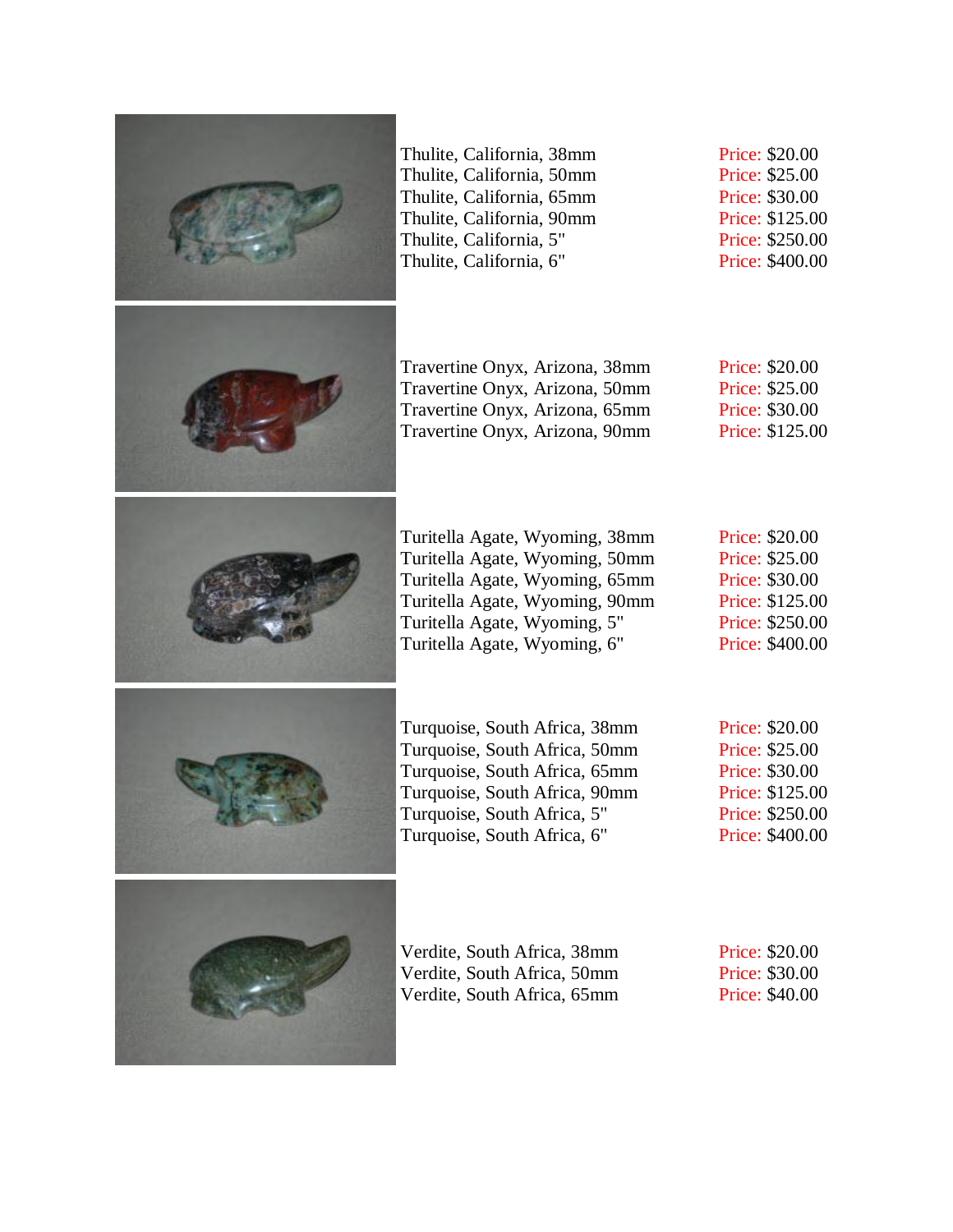

Violet Oyster, Philippines, 38mm Violet Oyster, Philippines, 50mm Violet Oyster, Philippines, 65mm Violet Oyster, Philippines, 90mm Violet Oyster, Philippines, 5" Violet Oyster, Philippines, 6"

Price: \$20.00 Price: \$25.00 Price: \$30.00 Price: \$100.00 Price: \$150.00 Price: \$200.00



White Marble, Philippines, 38mm White Marble, Philippines, 50mm White Marble, Philippines, 65mm White Marble, Philippines, 90mm Price: \$20.00 Price: \$25.00 Price: \$30.00 Price: \$100.00



White Marble, Philippines, 38mm White Marble, Philippines, 50mm White Marble, Philippines, 65mm White Marble, Philippines, 90mm White Marble, Philippines, 12"

Price: \$20.00 Price: \$25.00 Price: \$30.00 Price: \$100.00 Price: \$600.00



Wild Horse Picture Jasper, Idaho, 38mm Price: \$20.00 Wild Horse Picture Jasper, Idaho, 50mm Price: \$25.00 Wild Horse Picture Jasper, Idaho, 65mm Wild Horse Picture Jasper, Idaho, 90mm Wild Horse Picture Jasper, Idaho, 5" Wild Horse Picture Jasper, Idaho, 6" Price: \$30.00 Price: \$125.00 Price: \$250.00 Price: \$400.00



Willemite, Sterling, New Jersey, 38mm Willemite, Sterling, New Jersey, 50mm Willemite, Sterling, New Jersey, 65mm Willemite, Sterling, New Jersey, 90mm Price: \$20.00 Price: \$25.00 Price: \$30.00 Price: \$125.00